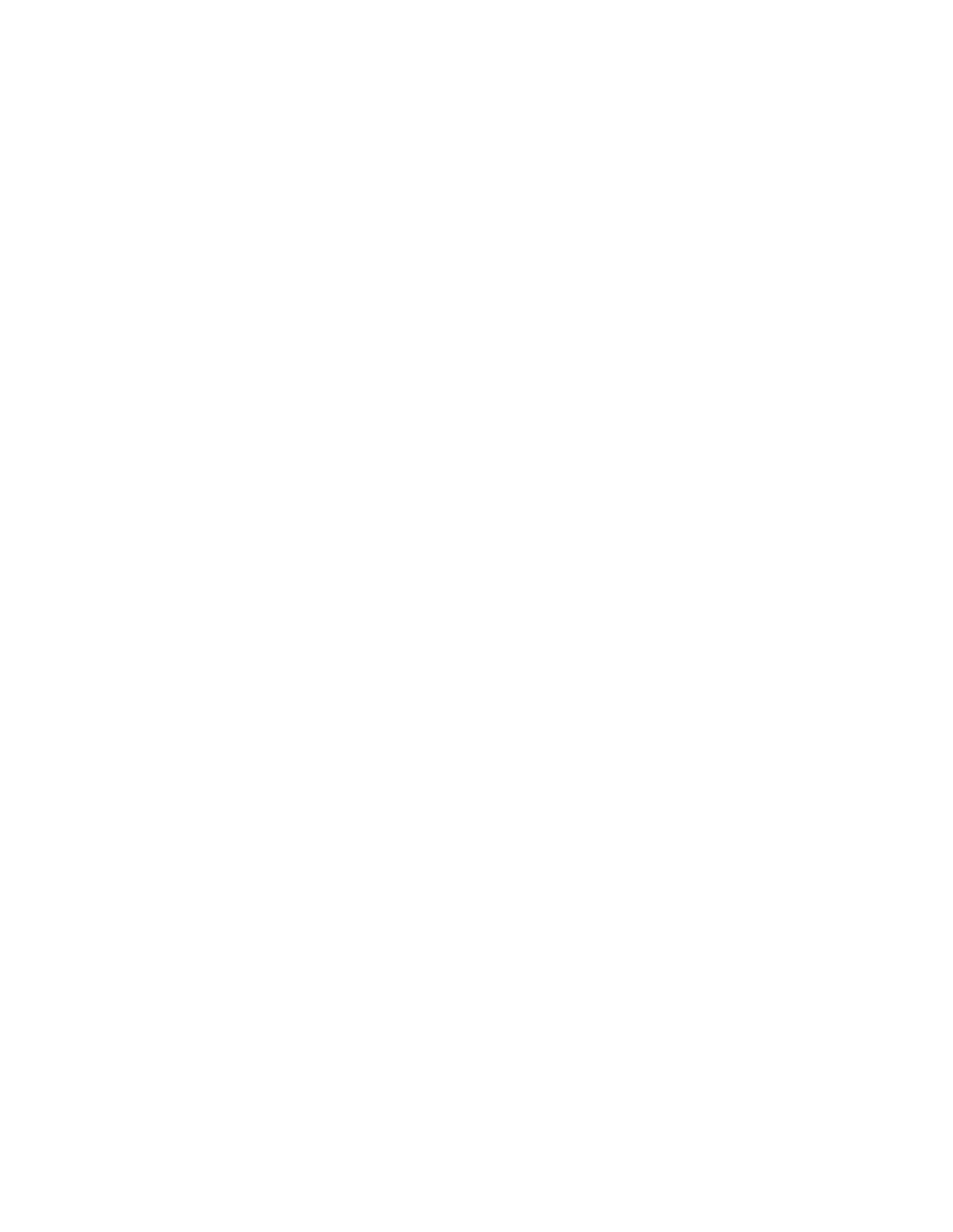## **TERRESTRIAL ECOSYSTEM MAPPING DETAILED METHODS**

Terrestrial Ecosystem Mapping (TEM) delineates the landscape into homogeneous map units (polygons) by taking into account the major environmental factors and features that shape the landscape and determine the distribution of plants and plant communities. Factors and features include climate, terrain (bedrock geology, surficial material, soil, physiography) and vegetation. The mapping combines aspects of Biogeoclimatic Classification (BEC) with Ecoregion Classification (Resources Inventory Committee (RIC) 1998).

The ecosystem units are mapped using a bioterrain approach, a procedure that focuses on observable site and biological features assumed to determine the function and distribution of plant communities on the landscape. Four classifications are mapped: ecoregion (ecoregion units), zonal (biogeoclimatic units), site (site series), and vegetational development (structural stages and seral community types). Map units are first delineated through aerial photograph interpretation and field sampling is then conducted to verify ecosystem boundaries. Maps produced using this method are incorporated into a Geographic Information System (GIS) such as ArcView™.

For the purposes of TEM, ecosystem units are a conceptual group of sites that have similar enough characteristics to allow them to share the same ecosystem label. In reality, each polygon is unique. Differences (such as shifts in abundance of a certain species) within ecosystem units sharing the same label are more visible at the large scale (1:5000) in which this study was conducted. From a park management perspective it is important to note these differences because management prescriptions should be site specific, and not generic.

## **OBJECTIVES**

### **Ecosystem Mapping**

The overall objective of the project is to develop an ecosystem based management plan (EBP) for Helliwell Provincial Park. The purpose for undertaking TEM mapping was to provide baseline information for the EBP. Mapping was to be completed at a scale of 1:5 000 using Resource Inventory Committee (RIC) survey intensity level one, following the *Standard for Terrestrial Ecosystem Mapping in British Columbia* (RIC 1998). Besides the standard suite of data collected for TEM mapping, B.C. Parks requested the inclusion of several additional attributes that would assist in the development of the EBP. These were an indication of the level and type of disturbance for all polygons (naturalness ratings) and information on areas that would be sensitive or limiting to park development. Other data included the identification of exotic or invasive plant species.

## **METHODOLOGY**

Mapping was completed according to the methodology described in *Standard for Terrestrial Ecosystem Mapping* in British Columbia (RIC 1998). Using the provincial standard of Survey Intensity Level 1, approximately 76 – 100% polygon inspections were required. As a ratio, this translates as 2 Full Plots, 15 Ground Inspections and 83 Visual Checks (walk-bys). Because Full Plots yield more useful data for EBP purposes, and for other agencies such as the Conservation Data Centre, the number of full plots was increased.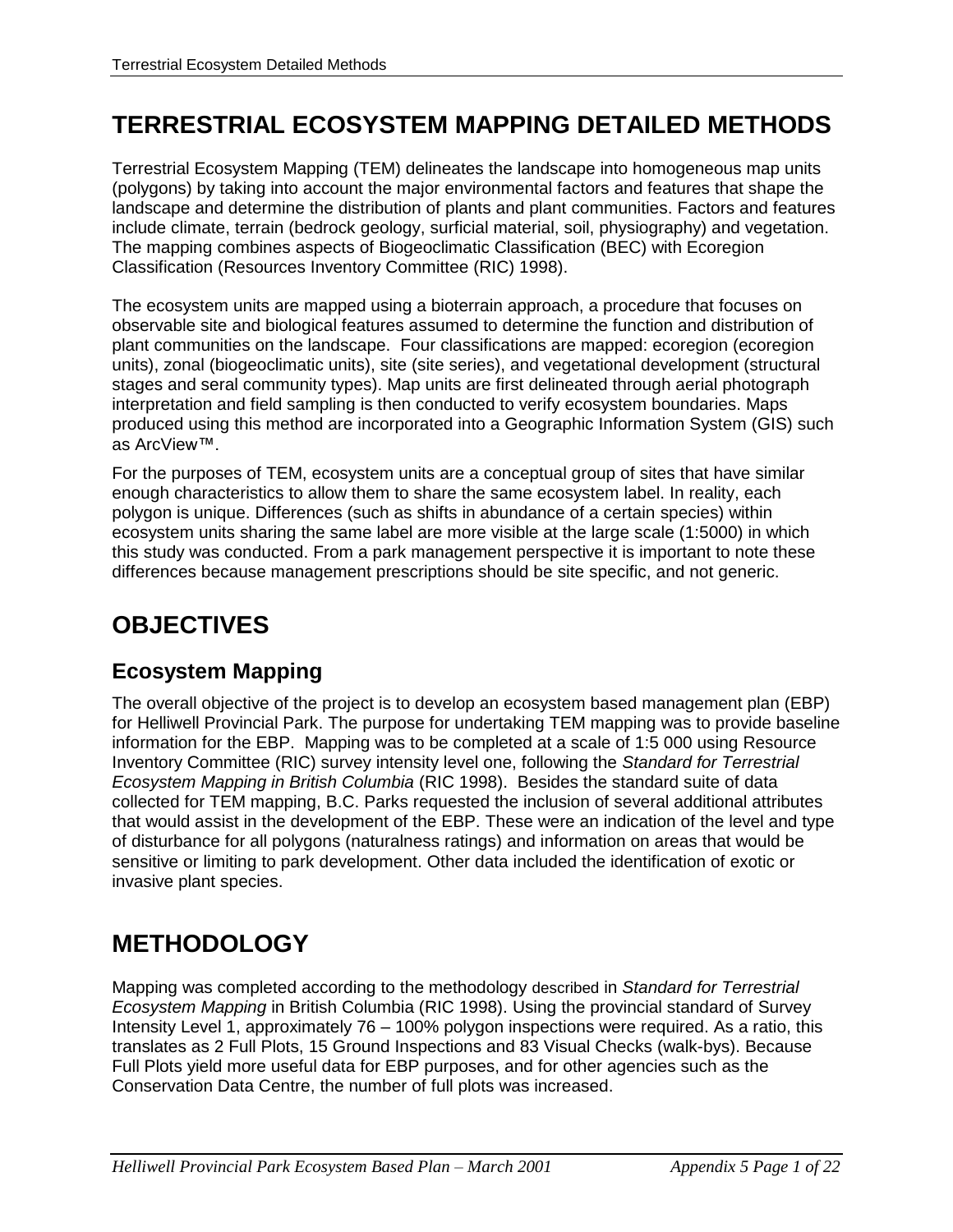### **Bio-Terrain Mapping**

Pre-typed terrain map units were used to guide delineation of ecological polygons onto 1:5000 scale colour aerial photographs flown in 1997 by Selkirk Remote Sensing. Delineation of ecological polygons, based on surficial geology, topography and vegetation, while also taking into account soil drainage, aspect and exposure is the first step in the TEM process. The preliminary polygons were then used to select the general areas in which detailed sampling plots would be located. Following the fieldwork, the ecological polygon lines, terrain symbols, and soil drainage classes were confirmed and adjusted based on the field data and visual inspections.

Appendix 4 contains additional information regarding terrain mapping and the terrain symbology,

### **Ecosystem Mapping**

#### **Development of a Working Legend**

Prior to commencement of the fieldwork, a working legend was developed that lists all the ecosystems that might be encountered in the study area. The working map legend ensures that mappers are aware of all of the potential variability present in the study area. Terrain features were used to match preliminary site series to ecosystem polygons, based on known environmental conditions most likely to support their development. The working legend was then refined continuously once fieldwork commenced.

#### **Field Sampling**

TEM fieldwork was conducted in the park on three separate site visits: October  $18<sup>th</sup>$  to October 20th and November 8th & 9th, 2000; and January 27th & 28th, 2001. Kathy Dunster collected vegetation data; Ted Trueman collected soils and terrain data at various other times; Jenny Balke collected wildlife data throughout the months of October through December 2000, and January 2001. A list of plant species encountered during the fieldwork is presented in Appendix 2.

Polygons were sampled using one of three types of plots; full plots with detailed site, soil vegetation and wildlife descriptions (FS882 forms), ground inspection plots (GIF), and visual inspections. *The Field Manual for Describing Terrestrial Ecosystems* (RIC 1998) provides a detailed methodology for data collection at detailed and ground inspection plots while the S*tandard for Terrestrial Ecosystem Mapping in British Columbia* (RIC, 1998) provides guidelines for data collection at visual sites. A photo was taken at each of the detailed and ground inspection plots, as well as at most of the visual plots.

Colour photocopies of the original pre-typed air photos were laminated and used in the field. The location of all detailed plots, ground inspections, and visuals were pin pricked on these photocopies with the corresponding plot number written on the back of the photo. The plot locations and numbers were then transferred to the original photos after the field session.

There are a number of existing trails on the island, all of which were used to gain access to much of the park. A boat was used to gain access to Flora Islet.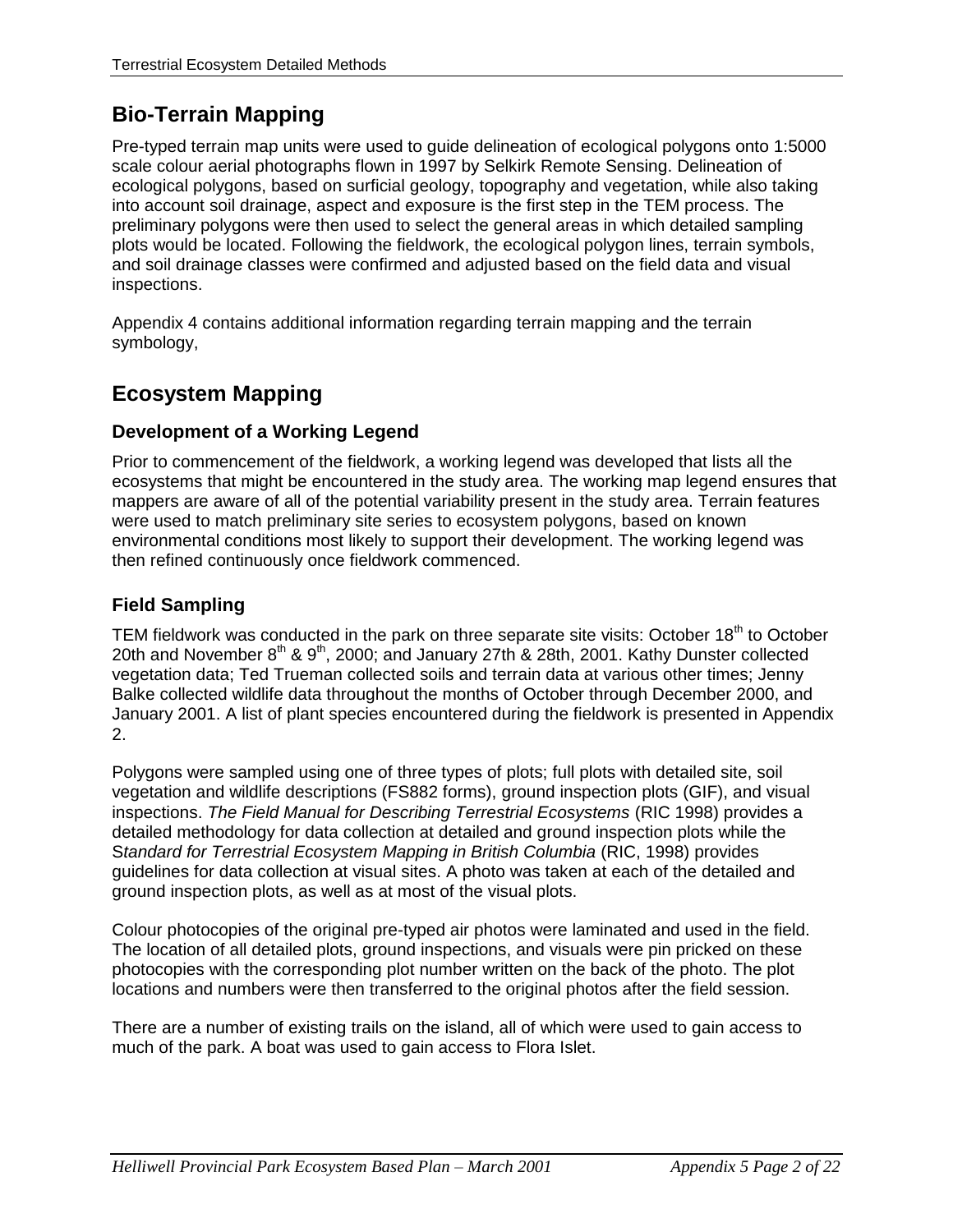#### **Rare Elements**

Some rare plant species and plant communities (CDC 1999) are known to occur in the park, and numerous rare plant inventories have been conducted by BC Park staff and others in the past. Because the time of year available for this study precluded any opportunity to add to the list of spring ephemeral flowering plants, the focus was on verifying existing rare plant communities, and identifying new rare plant communities. The locations of rare plant communities were documented with photographs and by completing a "Field Observation Form: Rare Plant Associations" provided by the CDC.

Measurements were taken of various "big" trees, and in several cases, documentation was completed for the B.C. Big Tree Register maintained by the CDC.

#### **Conservation Evaluation Ratings**

In order to appraise the ecological condition of each ecosystem map unit, plant community element occurrence (EO) ratings were applied. At each full plot location, naturalness, degree of polygon fragmentation, disturbance history and known threats to the ecosystem were recorded using a "Conservation Evaluation & Visual Inspection Form" provided by the B.C. Conservation Data Centre (CDC). Ratings were also assigned to polygons assessed by ground or visual inspection methods, based on the ecosystem unit, topography and adjacency to other ecosystem types and their known condition.

These factors are taken into consideration as part of the criteria used by the CDC when evaluating the conservation potential of ecosystems and assigning "Rare Element Occurrence" ranks.

Quality: Describes the representativeness of the ecosystem within its known range of characteristics. Characteristics such as geographic size, number of occurrences, presence of indicator species, and successional status (maturity) are all considered.

Condition: Describes how much the site and the ecosystem itself has been damaged or altered from its optimal condition or character. Land use practices, resource extraction, introduction of non-native species (plant and animal) are considered.

Viability: Assesses the long-term prospects for the continued existence of the ecosystem. Current land use of the site as well as the effects of surrounding land uses are considered.

Defensibility: Assesses the degree to which the site can be protected from extrinsic human factors that might otherwise degrade or destroy it, given the current land use practices. Effects of current land use, buffering and formal protection measures are considered.

For each polygon, the four factors were ranked according to the following scale, and are summarised in the final database:

- A= excellent
- B= good
- C= marginal
- D= poor
- X= extirpated
- O= obscure
- E= extant
- $I =$  introduced (used only as a qualifier of the ranks above)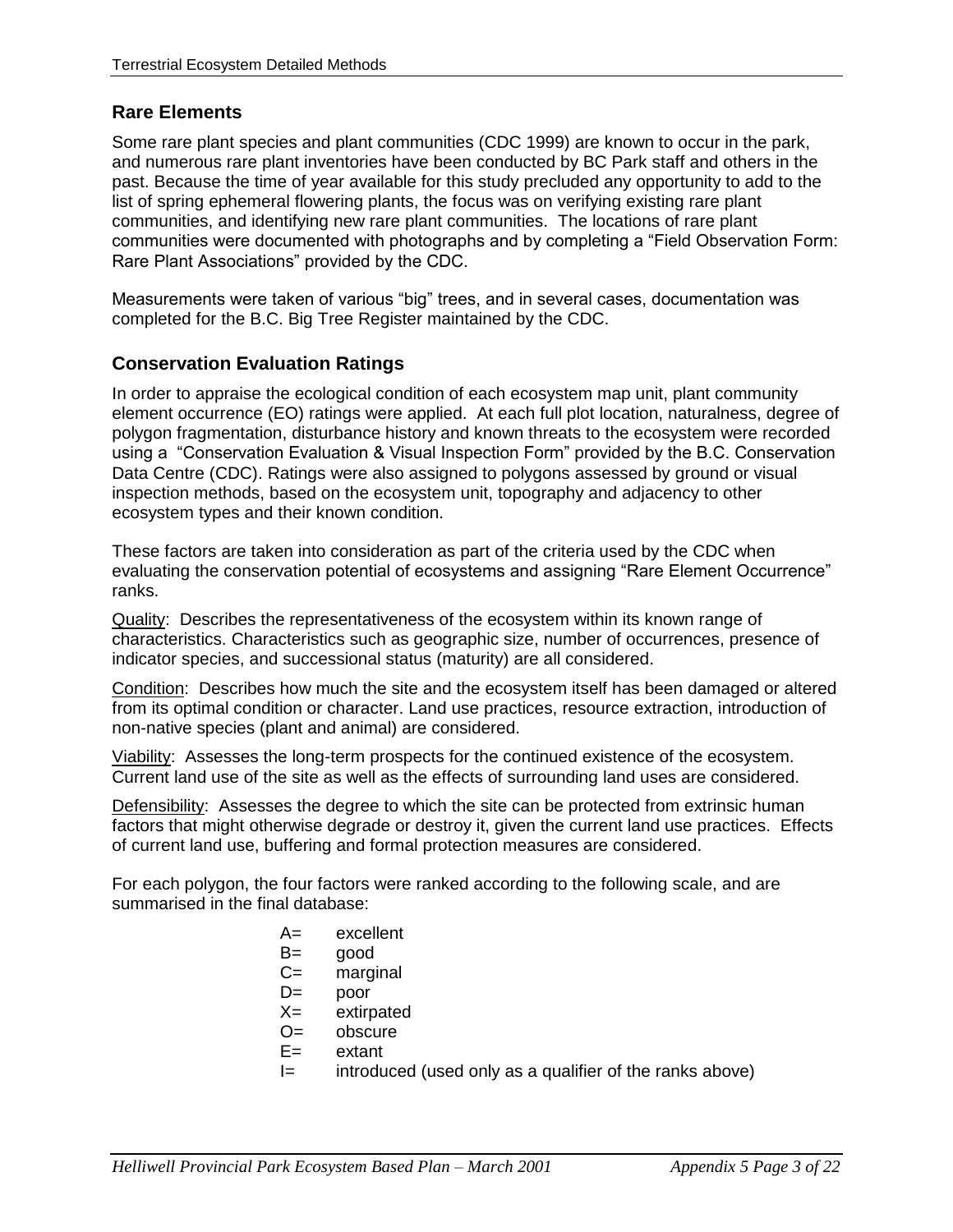#### **Legend Development**

Forested ecosystem units were used directly from existing site series defined in the Ministry of Forests, Vancouver regional field guide (Green and Klinka 1994). Non-forested units such as wetlands, shoreline, riparian areas, rock outcrops and new plant communities were described based on the field data collected and were mapped accordingly. Sample plots were used to describe all of the ecosystem units found in the park during the development of the expanded legend. Species lists in the expanded legend were developed only for the structural stages of plant communities actually.

#### **Data Analysis**

Data from all plots was recorded into an Excel format spreadsheet (delivered as part of the digital data base for this project). This database was used to sort the plots into groups with similar physical attributes and ecosystem classifications. The range of environmental conditions, terrain units, and vegetation communities over which site series were distributed was obtained from these databases.

#### **Plant Identification**

Plants were identified in the field using field guides (Douglas *et al.* 1998, Hitchcock & Cronquist 1973, Pojar & MacKinnon 1994). Difficult plants were pressed and keyed out using the provincial botanical keys (Douglas *et al.* 1999).

#### **Ecosystem Unit Mapping**

Ecosystem units were mapped according to the standards set forth in the *Standard for Terrestrial Ecosystem Mapping in British Columbia* (RIC 1998). Each ecosystem is assigned an uppercase two-letter code that is equivalent to one recognized biogeoclimatic ecosystem classification (BEC) site series for each forested site. Site series have been identified according to Green and Klinka (1994). Labelling for all forested ecosystems follows the updated site series coding master list available on the Ministry of Environment, Lands, and Parks web site (RIC 1997).

Where an ecosystem was not recognized as an official site series (wetlands and herbaceous meadows), new ecosystem units were proposed and two letter codes applied similarly. Sparsely vegetated, non-vegetated, and anthropogenic units follow the symbols outlined in Table 3.1 of the TEM standards (RIC 1998). One seral community type has been mapped. Seral community types represent ecosystems that are considered to be an earlier sere to the climax ecosystem unit resulting from disturbance. The seral community types are coded with a semi-colon and two lower case letters, they appear at the end of an ecosystem unit label.

Site modifiers were mapped with many of the ecosystem designations to more specifically describe the ecosystem [\(Table 1](#page-6-0) and [Figure 1\)](#page-6-1). Up to two site modifiers may be present (in lower case letters) with each ecosystem unit. The site modifiers represent different site conditions than those of the typical environmental condition (typical situation), as defined by MELP, for each site series. Each site series has a set of assumed site modifiers under the typical situation. Hence, when a site series is mapped in its typical situation it will not need any site modifiers to be included in the map label.

The site series code and/or site modifier(s) are followed by a numerical structural stage designation, 1 through 7 (Table 2). A structural stage modifier (a single lower case letter)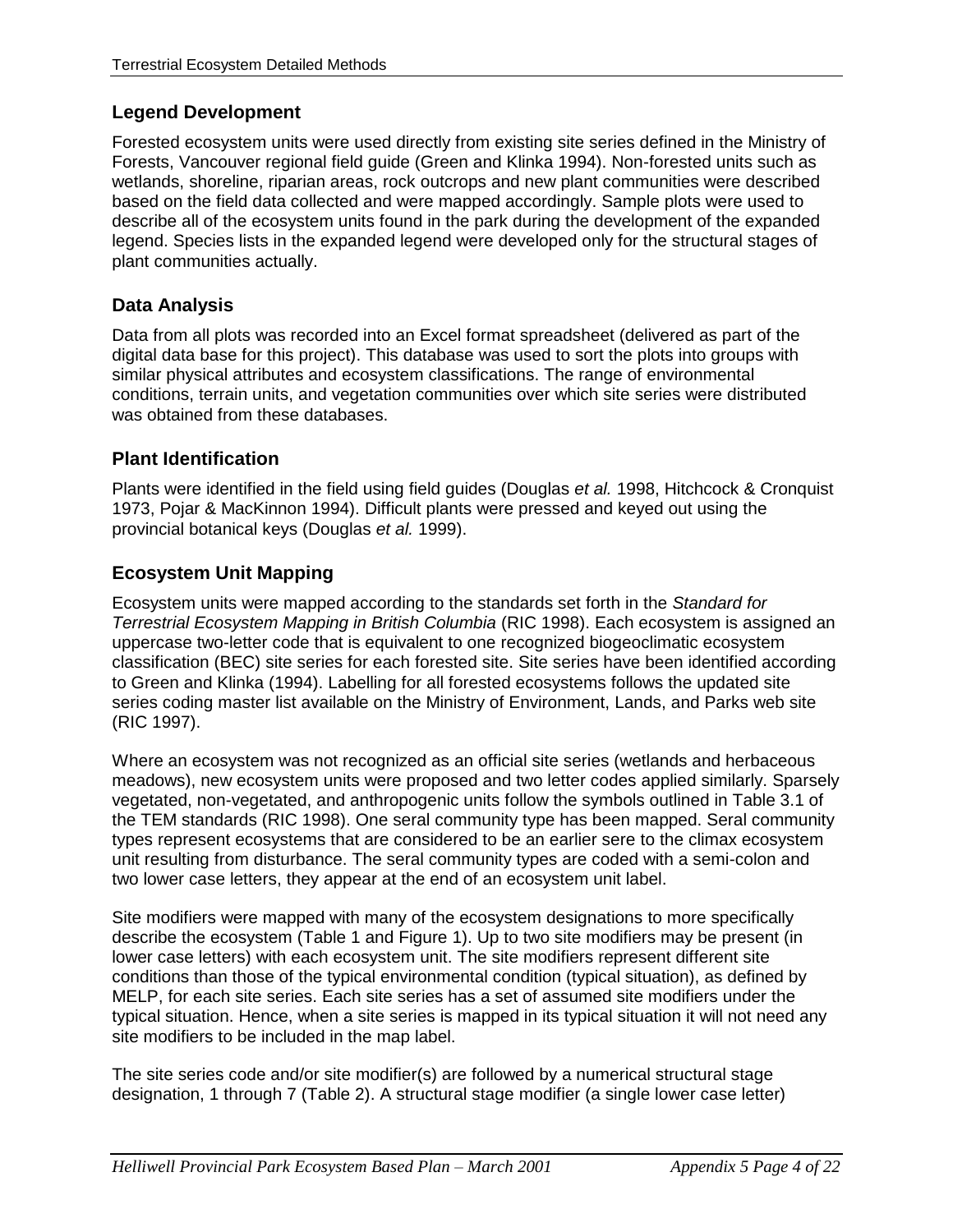further subdivides the structural stage designation. Where applicable, a stand composition modifier (a single upper case letter) (Table 4) is also applied.

Up to three ecosystem units were noted for each polygon. The percentage for each ecosystem unit present is indicated by deciles ranging from 1 to 10 (1=10%; 10=100%). Note, that 10 (100%) is not displayed in the map label, but it does appear in the database.

Jacqueline Booth and Associates completed the GIS mapping. The draft ecosystem map was submitted to Ted Lea, the provincial correlator, for review and to ensure provincial standards were followed. Revisions were then incorporated into the final products.

#### LP **LPs LPks**  $\cdots$ LPct I PL Mh LPf gF<sup>G</sup>t Mb Bedrock (R) 计转转转 czLb **Bedrock (R) LEGEND** LP - IDFdk3/01: FdPI - Pinegrass-Feathermoss: defined as typically occuring on gentle slope; deep, medium-textured soil; mesic moisture regime **Site Modifiers** fine-textured soil  $s -$  shallow soil (20-100 cm) terrace  $t =$ - moderately steep slope, cool aspect  $c - \text{coarse-textured soil}$ **Terrain Classification** czLb - clay silty, lacustrine blanket  $Mb$ morainal blanket morainal veneer over bedrock  $qF<sup>G</sup>t$  – gravelly, glaciofluvial terrace Mv  $\overline{R}$

#### **Site Modifiers**

**Figure 1: Use of site modifiers in mapping site series**

<span id="page-6-1"></span>The following is a list of TEM standard codes for site modifiers taken directly from Standard for Terrestrial Ecosystem Mapping in British Columbia (RIC 1998).

<span id="page-6-0"></span>

| Code       | Criteria                                                                                                                                                                                                                                                                                                      |
|------------|---------------------------------------------------------------------------------------------------------------------------------------------------------------------------------------------------------------------------------------------------------------------------------------------------------------|
| Topography |                                                                                                                                                                                                                                                                                                               |
| a          | active floodplain <sup>1</sup> – the site series occurs on an active fluvial floodplain (level or very gently sloping surface<br>bordering a river that has been formed by river erosion and deposition), where evidence of active<br>sedimentation and deposition is present.                                |
| g          | $gullying1 occurring - the site series occurs within a gully, indicating a certain amount of variation from the$<br>typical, or the site series has gullying throughout the area being delineated.                                                                                                            |
| h          | hummocky <sup>1</sup> terrain (optional modifier) – the site series occurs on hummocky terrain, suggesting a certain<br>amount of variability. Commonly, hummocky conditions are indicated by the terrain surface expression but<br>occasionally they occur in a situation not described by terrain features. |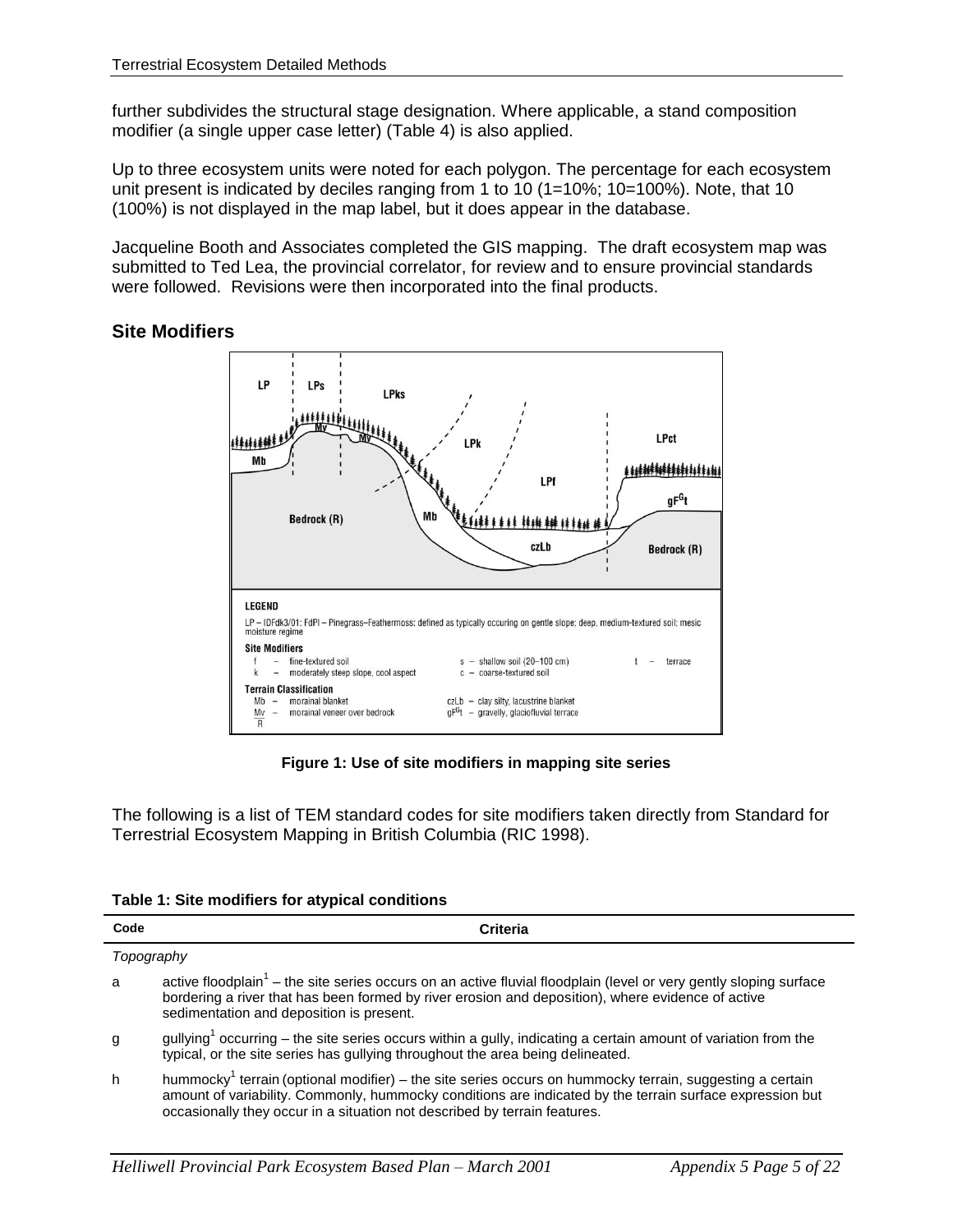| Code     | <b>Criteria</b>                                                                                                                                                                                                                                                                                                                                                                                                                                                                                       |
|----------|-------------------------------------------------------------------------------------------------------------------------------------------------------------------------------------------------------------------------------------------------------------------------------------------------------------------------------------------------------------------------------------------------------------------------------------------------------------------------------------------------------|
| j        | gentle slope – the site series occurs on gently sloping topography (less than 25% in the interior, less than<br>35% in the CWH, CDF, and MH zones).                                                                                                                                                                                                                                                                                                                                                   |
| k        | cool aspect – the site series occurs on cool, northerly or easterly aspects (285°–135°), on moderately steep<br>slopes (25%-100% slope in the interior and 35%-100% slope in the CWH, CDF and MH zones).                                                                                                                                                                                                                                                                                              |
| n        | $\tan^1$ – the site series occurs on a fluvial fan (most common), or on a colluvial fan or cone.                                                                                                                                                                                                                                                                                                                                                                                                      |
| q        | very steep cool aspect – the site series occurs on very steep slopes (greater than 100% slope) with cool,<br>northerly or easterly aspects (285°-135°).                                                                                                                                                                                                                                                                                                                                               |
| r        | ridge <sup>1</sup> (optional modifier) – the site series occurs throughout an area of ridged terrain, or on a ridge crest.                                                                                                                                                                                                                                                                                                                                                                            |
| t        | $terrace1 - the site series occurs on a fluvial or glaciofluvial terrace, lacustrine terrace, or rock cut terrace.$                                                                                                                                                                                                                                                                                                                                                                                   |
| W        | warm aspect – the site series occurs on warm, southerly or westerly aspects (135°–285°), on moderately<br>steep slopes (25%-100% slope in the interior and 35%-100% slope in the CWH, CDF and MH zones).                                                                                                                                                                                                                                                                                              |
| z        | very steep warm aspect - the site series occurs on very steep slopes (greater than 100%) on warm, southerly<br>or westerly aspects (135°-285°).                                                                                                                                                                                                                                                                                                                                                       |
| Moisture |                                                                                                                                                                                                                                                                                                                                                                                                                                                                                                       |
| x        | drier than typical (optional modifier) – describes part of the range of conditions for circummesic ecosystems<br>with a wide range of soil moisture regimes or significantly different site conditions. For example, SBSmc2/01<br>(Sxw-Huckleberry) has three site phases described, and the submesic phase can be labeled with the "drier<br>than average" modifier (e.g., SBx). This code should be applied only after consultation with the Regional<br>Ecologist.                                 |
| у        | moister than typical (optional modifier) – describes part of the range of conditions for circummesic<br>ecosystems with a wide range of soil moisture regimes or significantly different site conditions. For example,<br>SBSmk1/06 (Sb-Huckleberry-Spiraea) is "typically" described as submesic to mesic. When this site series is<br>found on subhygric or hygric sites, the "y" modifier is used (e.g., BHy). This code should be applied only after<br>consultation with the Regional Ecologist. |
| Soil     |                                                                                                                                                                                                                                                                                                                                                                                                                                                                                                       |
| с        | coarse-textured soils <sup>2</sup> – the site series occurs on soils with a coarse texture, including sand and loamy sand;<br>and also sandy loam, loam, and sandy clay loam with greater than 70% coarse fragment volume.                                                                                                                                                                                                                                                                            |
| d        | deep soil - the site series occurs on soils greater than 100 cm to bedrock.                                                                                                                                                                                                                                                                                                                                                                                                                           |
| f        | fine-textured soils $2$ – the site series occurs on soils with a fine texture including silt and silt loam with less than<br>20% coarse fragment volume; and clay, silty clay, silty clay loam, clay loam, sandy clay and heavy clay with<br>less than 35% coarse fragment volume.                                                                                                                                                                                                                    |
| m        | medium-textured soils - the site series occurs on soils with a medium texture, including sandy loam, loam<br>and sandy clay loam with less than 70% coarse fragment volume; silt loam and silt with more than 20%<br>coarse fragment volume; and clay, silty clay, silty clay loam, clay loam, sandy clay and heavy clay with more<br>than 35% coarse fragment volume.                                                                                                                                |
| p        | peaty material – the site series occurs on deep organics or a peaty surface (15–60 cm) <sup>3</sup> over mineral<br>materials (e.g., on organic materials of sedge, sphagnum, or decomposed wood).                                                                                                                                                                                                                                                                                                    |
| s        | shallow soils – the site series occurs where soils are considered to be shallow to bedrock (20–100 cm).                                                                                                                                                                                                                                                                                                                                                                                               |
| v        | very shallow soils - the site series occurs where soils are considered to be very shallow to bedrock (less than                                                                                                                                                                                                                                                                                                                                                                                       |

20 cm).

 $1$  Howes and Kenk 1997

 $2^{2}$  Soil textures have been grouped specifically for the purposes of ecosystem mapping.

<sup>3</sup> Canada Soils Survey Committee, 1987

#### **Structural Stages**

The following is a list of TEM standard codes for structural stages taken directly from Standard for Terrestrial Ecosystem Mapping in British Columbia (RIC 1998).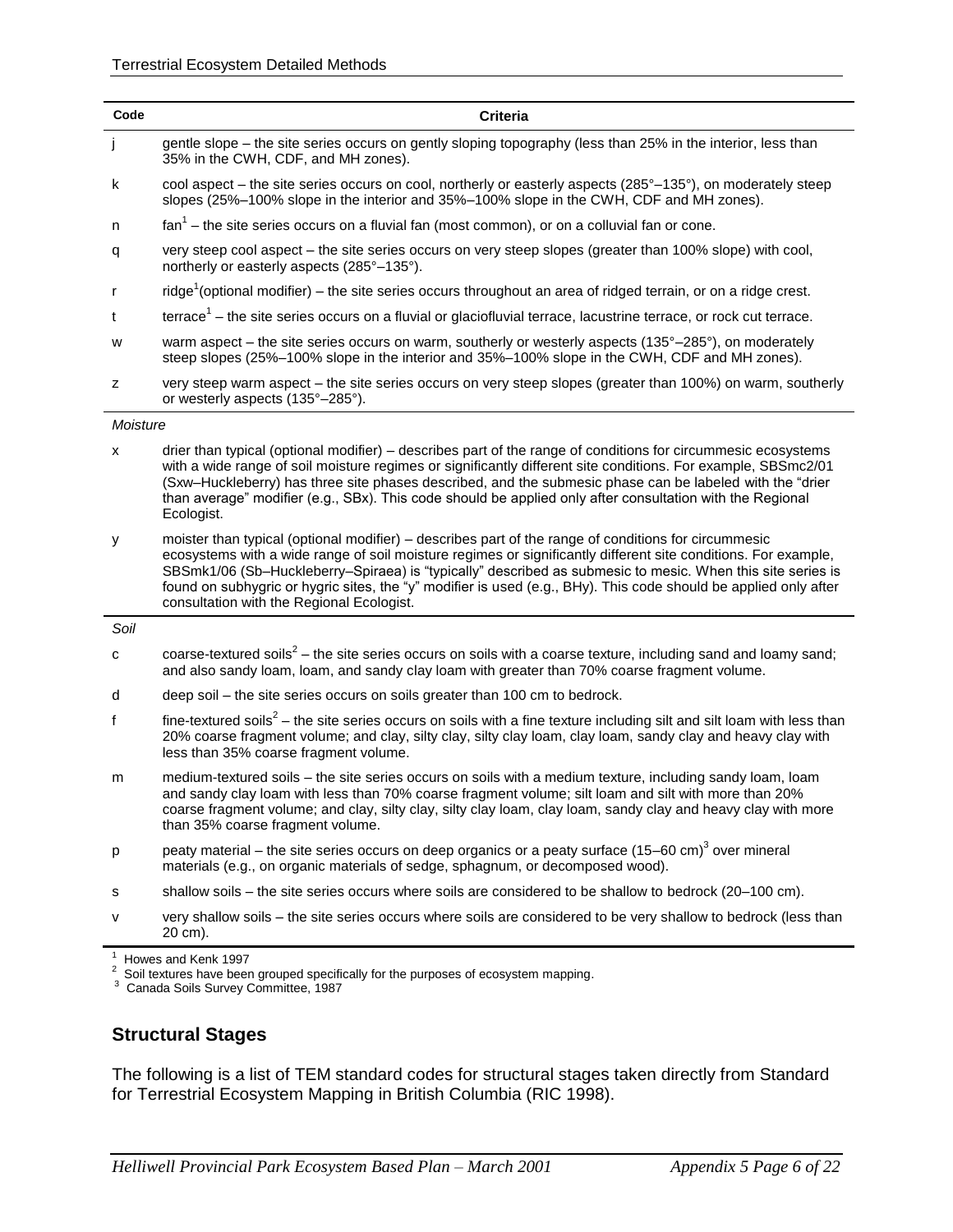| <b>Structural Stage</b>                                                                                                                                                                                                                                                                                                                                                                                                                                                                                                                                                                                                                                                                                          | <b>Description</b>                                                                                                                                                                                                                                                                                                                                                                                                                                                                                                                                                                                                                    |  |  |  |  |
|------------------------------------------------------------------------------------------------------------------------------------------------------------------------------------------------------------------------------------------------------------------------------------------------------------------------------------------------------------------------------------------------------------------------------------------------------------------------------------------------------------------------------------------------------------------------------------------------------------------------------------------------------------------------------------------------------------------|---------------------------------------------------------------------------------------------------------------------------------------------------------------------------------------------------------------------------------------------------------------------------------------------------------------------------------------------------------------------------------------------------------------------------------------------------------------------------------------------------------------------------------------------------------------------------------------------------------------------------------------|--|--|--|--|
| Post-disturbance stages or environmentally induced structural development                                                                                                                                                                                                                                                                                                                                                                                                                                                                                                                                                                                                                                        |                                                                                                                                                                                                                                                                                                                                                                                                                                                                                                                                                                                                                                       |  |  |  |  |
| 1<br>Sparse/bryoid <sup>2</sup>                                                                                                                                                                                                                                                                                                                                                                                                                                                                                                                                                                                                                                                                                  | Initial stages of primary and secondary succession; bryophytes and lichens often dominant, can<br>be up to 100%; time since disturbance less than 20 years for normal forest succession, may be<br>prolonged (50-100+ years) where there is little or no soil development (bedrock, boulder fields);<br>total shrub and herb cover less than 20%; total tree layer cover less than 10%.                                                                                                                                                                                                                                               |  |  |  |  |
| <b>Substages</b>                                                                                                                                                                                                                                                                                                                                                                                                                                                                                                                                                                                                                                                                                                 |                                                                                                                                                                                                                                                                                                                                                                                                                                                                                                                                                                                                                                       |  |  |  |  |
| 1a Sparse <sup>2</sup>                                                                                                                                                                                                                                                                                                                                                                                                                                                                                                                                                                                                                                                                                           | Less than 10% vegetation cover;                                                                                                                                                                                                                                                                                                                                                                                                                                                                                                                                                                                                       |  |  |  |  |
| 1b Bryoid <sup>2</sup>                                                                                                                                                                                                                                                                                                                                                                                                                                                                                                                                                                                                                                                                                           | Bryophyte- and lichen-dominated communities (greater than 1/2 of total vegetation cover).                                                                                                                                                                                                                                                                                                                                                                                                                                                                                                                                             |  |  |  |  |
|                                                                                                                                                                                                                                                                                                                                                                                                                                                                                                                                                                                                                                                                                                                  | Stand initiation stages or environmentally induced structural development                                                                                                                                                                                                                                                                                                                                                                                                                                                                                                                                                             |  |  |  |  |
| 2 Herb $^2$<br>Early successional stage or herbaceous communities maintained by environmental conditions or<br>disturbance (e.g., snow fields, avalanche tracks, wetlands, grasslands, flooding, intensive<br>grazing, intense fire damage); dominated by herbs (forbs, graminoids, ferns); some invading or<br>residual shrubs and trees may be present; tree layer cover less than 10%, shrub layer cover less<br>than or equal to 20% or less than 1/3 of total cover, herb-layer cover greater than 20%, or greater<br>than or equal to 1/3 of total cover; time since disturbance less than 20 years for normal forest<br>succession; many herbaceous communities are perpetually maintained in this stage. |                                                                                                                                                                                                                                                                                                                                                                                                                                                                                                                                                                                                                                       |  |  |  |  |
| <b>Substages</b>                                                                                                                                                                                                                                                                                                                                                                                                                                                                                                                                                                                                                                                                                                 |                                                                                                                                                                                                                                                                                                                                                                                                                                                                                                                                                                                                                                       |  |  |  |  |
| 2a Forb-<br>dominated $2$                                                                                                                                                                                                                                                                                                                                                                                                                                                                                                                                                                                                                                                                                        | Herbaceous communities dominated (greater than 1/2 of the total herb cover) by non-graminoid<br>herbs, including ferns.                                                                                                                                                                                                                                                                                                                                                                                                                                                                                                               |  |  |  |  |
| 2b Graminoid-<br>dominated <sup>2</sup>                                                                                                                                                                                                                                                                                                                                                                                                                                                                                                                                                                                                                                                                          | Herbaceous communities dominated (greater than 1/2 of the total herb cover) by grasses,<br>sedges, reeds, and rushes.                                                                                                                                                                                                                                                                                                                                                                                                                                                                                                                 |  |  |  |  |
| 2c Aquatic $2$                                                                                                                                                                                                                                                                                                                                                                                                                                                                                                                                                                                                                                                                                                   | Herbaceous communities dominated (greater than 1/2 of the total herb cover) by floating or<br>submerged aquatic plants; does not include sedges growing in marshes with standing water<br>(which are classed as 2b).                                                                                                                                                                                                                                                                                                                                                                                                                  |  |  |  |  |
| 2d Dwarf<br>shrub <sup>2</sup>                                                                                                                                                                                                                                                                                                                                                                                                                                                                                                                                                                                                                                                                                   | Communities dominated (greater than 1/2 of the total herb cover) by dwarf woody species such<br>as Phyllodoce empetriformis, Cassiope mertensiana, Cassiope tetragona, Arctostaphylos arctica,<br>Salix reticulata, and Rhododendron lapponicum. (See list of dwarf shrubs assigned to the herb<br>layer in the Field Manual for Describing Terrestrial Ecosystems).                                                                                                                                                                                                                                                                  |  |  |  |  |
| 3 Shrub/Herb <sup>3</sup>                                                                                                                                                                                                                                                                                                                                                                                                                                                                                                                                                                                                                                                                                        | Early successional stage or shrub communities maintained by environmental conditions or<br>disturbance (e.g., snow fields, avalanche tracks, wetlands, grasslands, flooding, intensive<br>grazing, intense fire damage); dominated by shrubby vegetation; seedlings and advance<br>regeneration may be abundant; tree layer cover less than 10%, shrub layer cover greater than<br>20% or greater than or equal to 1/3 of total cover.                                                                                                                                                                                                |  |  |  |  |
| <b>Substages</b>                                                                                                                                                                                                                                                                                                                                                                                                                                                                                                                                                                                                                                                                                                 |                                                                                                                                                                                                                                                                                                                                                                                                                                                                                                                                                                                                                                       |  |  |  |  |
| 3a Low shrub $3$                                                                                                                                                                                                                                                                                                                                                                                                                                                                                                                                                                                                                                                                                                 | Communities dominated by shrub layer vegetation less than 2 m tall; may be perpetuated<br>indefinitely by environmental conditions or repeated disturbance; seedlings and advance<br>regeneration may be abundant; time since disturbance less than 20 years for normal forest<br>succession.                                                                                                                                                                                                                                                                                                                                         |  |  |  |  |
| 3b Tall shrub <sup>3</sup>                                                                                                                                                                                                                                                                                                                                                                                                                                                                                                                                                                                                                                                                                       | Communities dominated by shrub layer vegetation that are 2-10 m tall; may be perpetuated<br>indefinitely by environmental conditions or repeated disturbance; seedlings and advance<br>regeneration may be abundant; time since disturbance less than 40 years for normal forest<br>succession.                                                                                                                                                                                                                                                                                                                                       |  |  |  |  |
|                                                                                                                                                                                                                                                                                                                                                                                                                                                                                                                                                                                                                                                                                                                  | Stem exclusion stages                                                                                                                                                                                                                                                                                                                                                                                                                                                                                                                                                                                                                 |  |  |  |  |
| 4 Pole/Sapling <sup>4</sup>                                                                                                                                                                                                                                                                                                                                                                                                                                                                                                                                                                                                                                                                                      | Trees greater than 10 m tall, typically densely stocked, have overtopped shrub and herb layers;<br>younger stands are vigorous (usually greater than 10-15 years old); older stagnated stands (up<br>to 100 years old) are also included; self-thinning and vertical structure not yet evident in the<br>canopy - this often occurs by age 30 in vigorous broadleaf stands, which are generally younger<br>than coniferous stands at the same structural stage; time since disturbance is usually less than<br>40 years for normal forest succession; up to 100+ years for dense (5000-15 000+ stems per<br>hectare) stagnant stands. |  |  |  |  |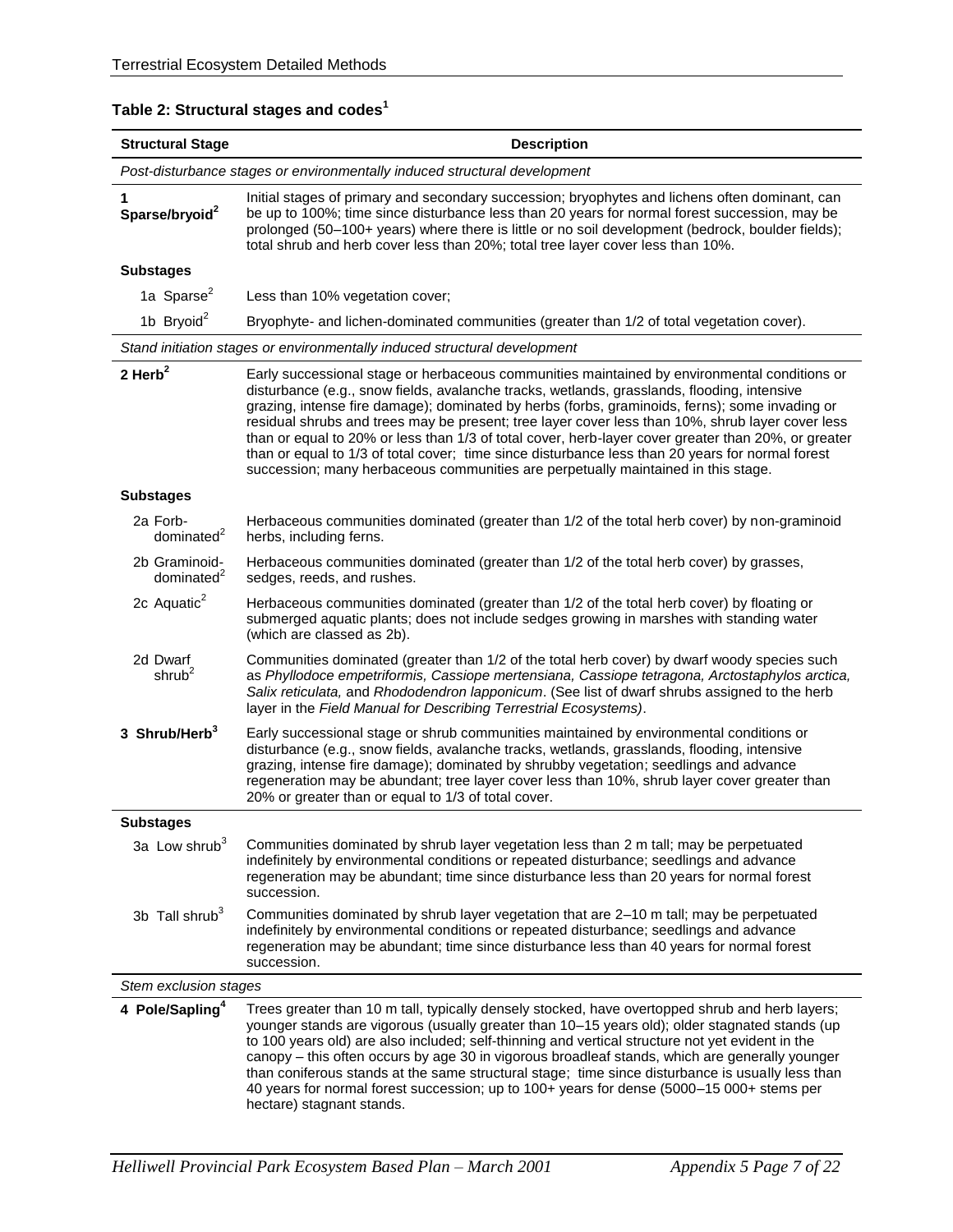| <b>Structural Stage</b>         | <b>Description</b>                                                                                                                                                                                                                                                                                                                                                                                                                                                                                                                                                                                                     |  |  |  |
|---------------------------------|------------------------------------------------------------------------------------------------------------------------------------------------------------------------------------------------------------------------------------------------------------------------------------------------------------------------------------------------------------------------------------------------------------------------------------------------------------------------------------------------------------------------------------------------------------------------------------------------------------------------|--|--|--|
| 5 Young<br>$\mathsf{Forest}^4$  | Self-thinning has become evident and the forest canopy has begun differentiation into distinct<br>layers (dominant, main canopy, and overtopped); vigorous growth and a more open stand than in<br>the pole/sapling stage; time since disturbance is generally 40-80 years but may begin as early<br>as age 30, depending on tree species and ecological conditions.                                                                                                                                                                                                                                                   |  |  |  |
| Understory reinitiation stage   |                                                                                                                                                                                                                                                                                                                                                                                                                                                                                                                                                                                                                        |  |  |  |
| 6 Mature<br>Forest <sup>4</sup> | Trees established after the last disturbance have matured; a second cycle of shade tolerant trees<br>may have become established; understories become well developed as the canopy opens up;<br>time since disturbance is generally 80–140 years for biogeoclimatic group A <sup>5</sup> and 80–250 years<br>for group $B^6$ .                                                                                                                                                                                                                                                                                         |  |  |  |
| Old-growth stage                |                                                                                                                                                                                                                                                                                                                                                                                                                                                                                                                                                                                                                        |  |  |  |
| 7 Old Forest <sup>4</sup>       | Old, structurally complex stands composed mainly of shade-tolerant and regenerating tree<br>species, although older seral and long-lived trees from a disturbance such as fire may still<br>dominate the upper canopy; snags and coarse woody debris in all stages of decomposition<br>typical, as are patchy understories; understories may include tree species uncommon in the<br>canopy, due to inherent limitations of these species under the given conditions; time since<br>disturbance generally greater than 140 years for biogeoclimatic group $A5$ and greater than 250<br>years for group B. <sup>6</sup> |  |  |  |
| $\overline{c}$                  | In the assessment of structural stage, structural features and age criteria should be considered together. Broadleaf stands will<br>generally be younger than coniferous stands belonging to the same structural stage.<br>Substages 1a, 1b and 2a-d should be used if photo interpretation is possible, otherwise, stage 1 and 2 should be used.                                                                                                                                                                                                                                                                      |  |  |  |

Substages 3a and 3b may, for example, include very old krummholz less than 2 m tall and very old, low productivity stands (e.g., bog woodlands) less than 10 m tall, respectively. Stage 3, without additional substages, should be used for regenerating forest communities that are herb or shrub dominated, including shrub layers consisting of only 10–20% tree species, and undergoing normal succession toward climax forest (e.g., recent cut-over areas or burned areas).

<sup>4</sup>Structural stages 4–7 will typically be estimated from a combination of attributes based on forest inventory maps and aerial photography. In addition to structural stage designation, actual age for forested units can be estimated and included as an attribute in the database, if required.

Biogeoclimatic Group A includes BWBSdk, BWBSmw, BWBSwk, BWBSvk, ESSFdc, ESSFdk, ESSFdv, ESSFxc, ICHdk, ICHdw, ICHmk1, ICHmk2, ICHmw3, MS (all subzones), SBPS (all subzones), SBSdh, SBSdk, SBSdw, SBSmc, SBSmh, SBSmk, SBSmm, SBSmw, SBSwk1 (on plateau), and SBSwk3.

Biogeoclimatic Group B includes all other biogeoclimatic units (see Appendix C).

#### **Structural Stage Modifiers**

The 't' - two storied, structural stage modifier is used in stands where there are two distinct layers of trees. In particular, this modifier is used on ecosystem units with an abundant number of mature trees in the overstory and younger trees in the understory. Structural stage is applied to the unit according to which group of trees has the greatest percentage of cover. For example, if the site has 40% cover of mature trees and 20% of younger trees, structural stage 6 is applied.

The following is a list of TEM standard codes for structural stage modifiers taken directly from Standard for Terrestrial Ecosystem Mapping in British Columbia (RIC 1998).

| Table 3: Structural stage modifiers and codes <sup>1</sup> |  |  |  |  |
|------------------------------------------------------------|--|--|--|--|
|------------------------------------------------------------|--|--|--|--|

| <b>Modifier</b>   | <b>Description</b>                                                                                                                                                                                                                                                          |  |  |
|-------------------|-----------------------------------------------------------------------------------------------------------------------------------------------------------------------------------------------------------------------------------------------------------------------------|--|--|
| single<br>storied | Closed forest stand dominated by the overstory crown class (dominant and co-<br>dominant trees); intermediate and suppressed trees account for less than 20% of all<br>crown classes combined <sup>3</sup> ; advance regeneration in the understory is generally<br>sparse. |  |  |
| two storied       | Closed forest stand co-dominated by distinct overstory and intermediate crown<br>classes; the suppressed crown class is lacking or accounts for less than 20% of all<br>crown classes combined <sup>3</sup> ; advance regeneration is variable.                             |  |  |
| multistoried      | Closed forest stand with all crown classes well represented; each of the intermediate                                                                                                                                                                                       |  |  |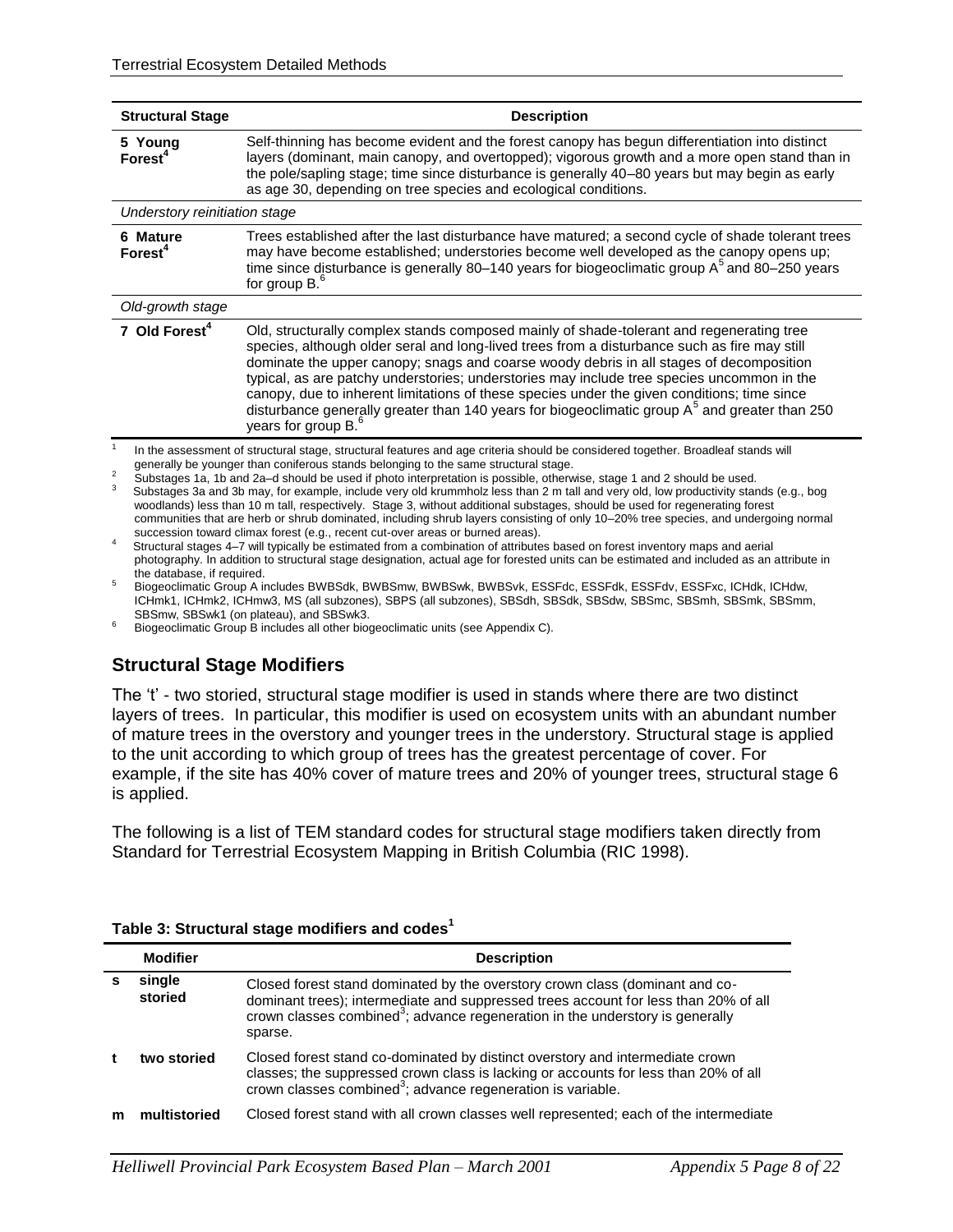| <b>Modifier</b> | <b>Description</b>                                                                                                                                                                                       |
|-----------------|----------------------------------------------------------------------------------------------------------------------------------------------------------------------------------------------------------|
|                 | and suppressed classes account for greater than 20% of all crown classes<br>combined <sup>3</sup> ; advance regeneration is variable.                                                                    |
| irregular       | Forest stand with very open overstory and intermediate crown classes (totaling less<br>than 30% cover), and well-developed suppressed crown class; advance regeneration<br>is variable.                  |
| shelterwood     | Forest stand with very open overstory (less than 20% cover) and well-developed<br>suppressed crown class and/or advance regeneration in the understory; intermediate<br>crown class is generally absent. |

Structural stage modifiers should be used as in the following examples: 5s for young forest stage with single-storied structure or 7m for old forest with multistoried structure. The only structural stage modifier, other than single storied, generally applicable to structural stage 3 is "h" (for shelterwood). This can be used to describe recently regenerated stands with a very open overstory (less than 20% cover of mature trees or vets) and a (usually dense) understory of seedlings and saplings.

2 Based on either basal area or percent cover estimates.

#### **Stand Composition Modifiers**

The following is a list of the TEM standard codes for stand composition modifiers taken directly from Standard for Terrestrial Ecosystem Mapping in British Columbia (RIC 1998).

| Table 4: Stand composition modifiers' <sup>1</sup> and codes |  |  |  |  |
|--------------------------------------------------------------|--|--|--|--|
|--------------------------------------------------------------|--|--|--|--|

| <b>Modifier</b> |                     | <b>Description</b>                                                                                  |  |
|-----------------|---------------------|-----------------------------------------------------------------------------------------------------|--|
|                 | <b>C</b> coniferous | Greater than $3/4$ of total tree layer cover <sup>2</sup> is coniferous                             |  |
|                 | <b>B</b> broadleaf  | Greater than 3/4 of total tree layer cover <sup>2</sup> is broadleaf                                |  |
|                 | <b>M</b> mixed      | Neither coniferous or broadleaf account for greater than 3/4 of total tree layer cover <sup>2</sup> |  |

Stand composition modifiers should be used as in the following examples: 6C for mature forest of coniferous composition, 7mM for old forest with multistoried structure and mixed composition, 3bC for tall shrub community dominated by coniferous saplings.

<sup>2</sup> Stand composition modifiers emphasize overstory and intermediate tree layers, since these are the most visible on aerial photographs.

### **Conservation Evaluation of Ecosystems**

"Conservation Evaluation and Visual Inspection" forms were used to record the site assessment of each full plot polygon visited at Helliwell. The CDC typically completes site evaluations to determine if an area is suitable for conservation or to compare sites being considered for protection, as well as to affirm plant community element occurrences. In this study, the conservation evaluations were used to: 1) determine if any areas or ecosystem units in the park were in an undisturbed condition; 2) determine if certain areas or ecosystem map units were more or less damaged by recreational activities; and 3) determine the extent of exotic species invasion. Additionally, it is intended that the evaluations will provide a preliminary guide to determining where restoration efforts could be most effective by evaluating the degree of naturalness for each polygon.

### **Discussion of Map Reliability**

#### **Survey Intensity**

All sites described have been identified in the field. Some sparsely vegetated and anthropogenic units, for example, RO (rock outcrop), RP (road surface) and CL (cliff), were observed in the field and on the air photos but no plot data was collected. A total of 74 polygons were delineated. Thirty-six full plots, 66 ground inspections, and 74 visual inspections were completed. The plot location map (Included in the Map Atlas accompanying this report)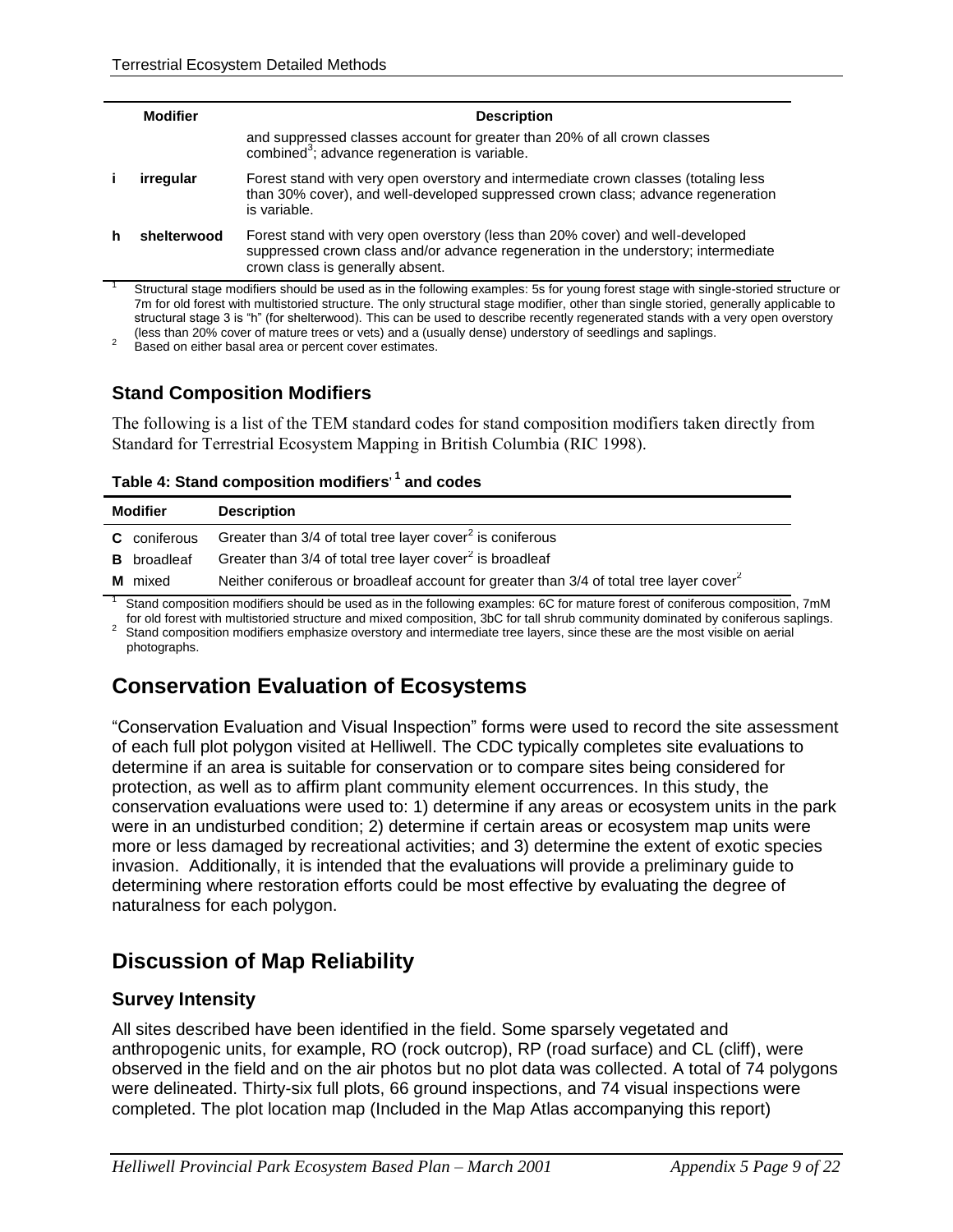indicates where each type of inspection was completed. Numerous polygons were re-visited without formal visual plot cards being completed. In these cases notes were made on photos and in notebooks to confirm airphoto pretyping and these are not included in the plot location map. Sixty-six polygons were visited equating to a survey intensity of 89% (equivalent to level 1 under the RIC standards). All other areas were photo interpreted.

#### **Air Photographs**

Colour aerial photographs, taken on July  $9<sup>th</sup>$ , 1997, at a scale of approximately 1:5000 were used for mapping the study area. The age of the photos made it difficult to interpret a few areas on Flora Islet that had dwellings and other buildings on the photos, but have since been removed.

#### **Ecosystem Identification**

Although the scale of the airphotos did allow for significant detail to be captured, many small micro-ecosystem types were too small to be delineated or even complexed with other units. Some of the micro-ecosystems were determined to be important for the EBP plan, and include Beach (BE), Dunegrass-Beach pea (LM) and Vernal Pool (VP). Examples of excluded microecosystems include patches where water collected in bedrock basins often smaller than 2 metres square, cliff seepages and small seepage pools. In these situations, small inclusions of ecosystems were noted in the comments field of the database.

Due to the time of year and dormancy of herbaceous understory vegetation, many of the plant species normally used to support site series identification were not available for this study. This was further complicated by the presence of perennial introduced species. As a result, emphasis was placed on the tree and shrub species present and site, soil and terrain features were used to determine forested site series.

#### **Mapping Limitations and Considerations**

Few mapping limitations were encountered because the mapping was completed at a scale of 1:5 000. With the exception of the most northern polygons, the park was easily traversed by foot. No soil classification or soil maps exist for Hornby Island and detailed soils information such as soil series descriptions, locating pans or cemented soil horizons, and the distribution of variable surface or subsoil textures was beyond the scope of this study. Further soils inventory work would provide additional information that would further our understanding of the park"s ecosystems, and allow refinement of both terrestrial and wetland boundaries.

## **RESULTS AND DISCUSSION**

### **Site Series and Ecosystem Units**

Helliwell Park is located wholly within the CDFmm Biogeoclimatic subzone. Table 5 lists the various ecosystem units mapped, the total area of each unit mapped and the percentage each represents of the total study area. Six existing site series were mapped ranging from Moist (RK/05) and mesic sites (01/DS) to the most dry and poor sites (02/DAO). Of the richer site series in the CDF, only two were mapped, the FdBg – Oregon-grape (04/DG) and the Black cottonwood – Red osier dogwood (08/CD). One site series with a fluctuating water table was mapped (CS/14). This site series forms a complex of wetland types and ages in the northern part of the park.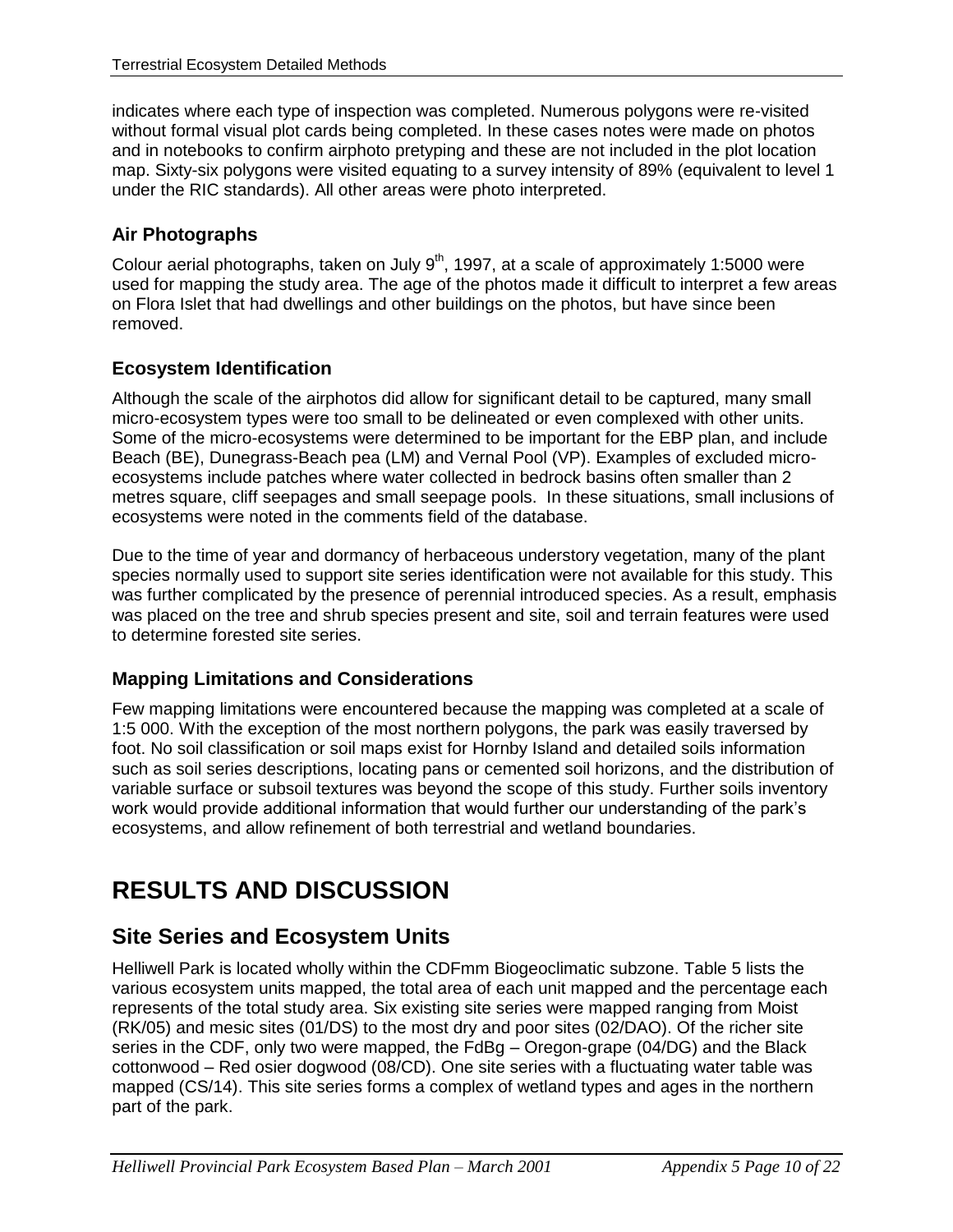Several non-forested ecosystems were described for the first time at Jedediah Island Marine Park, and were also noted at Helliwell: (FC) Red fescue – Death Camas/Camas, and (OR) Oceanspray – Nootka rose.

Four previously undescribed, non-forested units were also mapped. They include the Trembling aspen – Slough sedge (AS) seral wooded wetland, Beach (BE), Dunegrass – beachpea (LM), and Vernal Pool (VP).

Two anthropogenic units: Cultivated orchard (CO) and Road surface (RP), were also mapped.

Complete accounts for each ecosystem unit are provided in the expanded legend (Appendix 5b). Each unit is described over several pages. The first includes a description of the ecosystem; the typical location, site, soil and terrain characteristics, and a photo showing the appearance of the unit. The second page provides a summary of dominant, indicator and associate plant species at each developmental stage found in the park.

Dominant species are defined as those having 5% or higher cover and occurring in the unit with 75% frequency; indicators are those species found greater than 60% of the time; and associates are all others that occur with a minimum of 40% frequency. Six potential structural stages are listed for the forested ecosystem units. Structural stages that were not sampled are extrapolated from other developmental stages, known seral community types and plot information from other studies in similar areas. For the edaphic units only the herb or shrub stages are described. Notes to further describe the unit or explain how the findings at Helliwell Park may differ from sites found in other areas of the CDFmm are provided at the bottom of the table.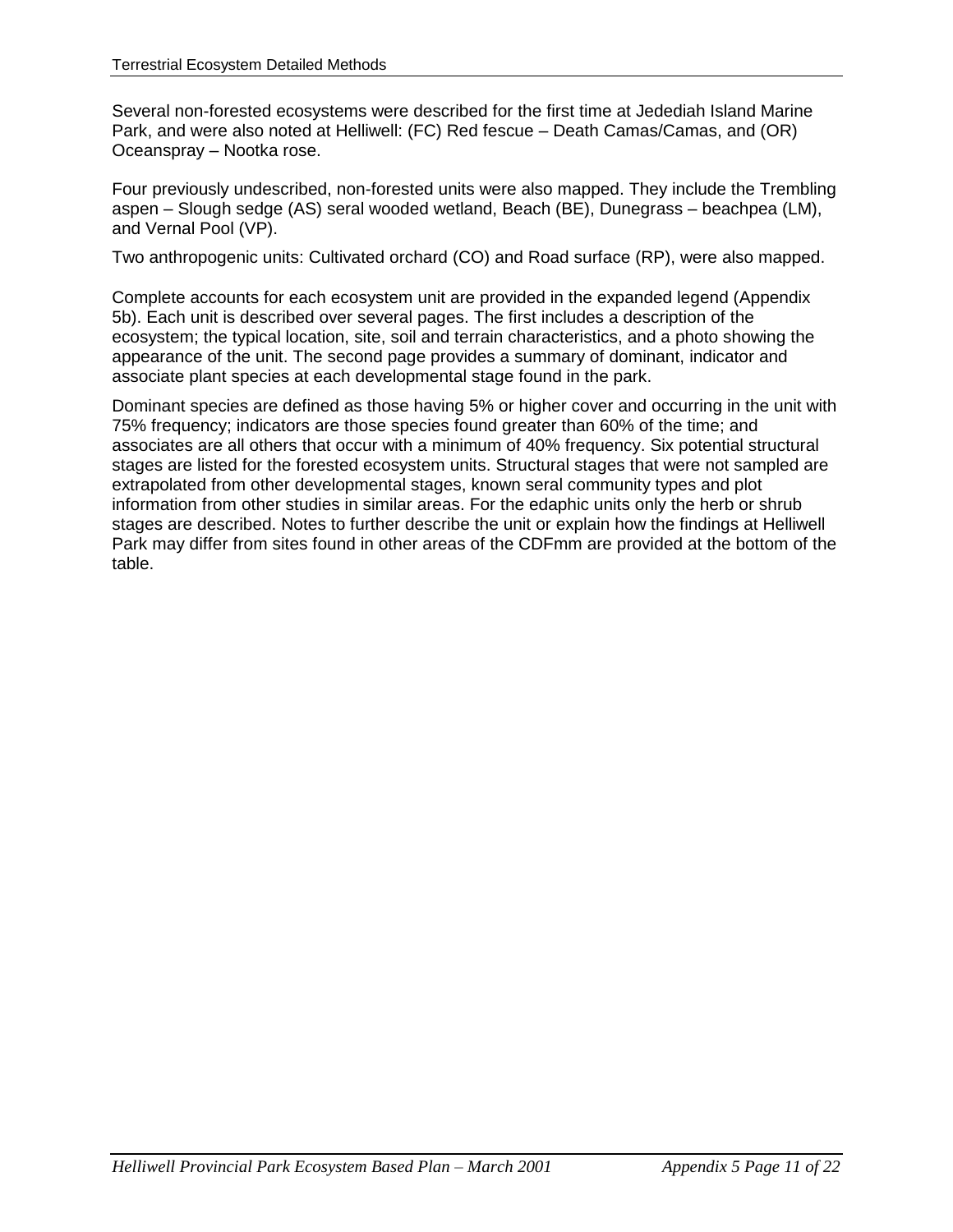| <b>Ecosystem Unit</b>       |                                                                                   |                   | % of study |
|-----------------------------|-----------------------------------------------------------------------------------|-------------------|------------|
| Code/Number*<br><b>Name</b> |                                                                                   |                   | area       |
| AS3                         | Trembling aspen / Slough sedge                                                    | 0.09              | 0.09       |
| AS3b                        | Trembling aspen / Slough sedge                                                    | 0.30              | 0.31       |
| AS4                         | Trembling aspen / Slough sedge                                                    | 1.48              | 1.53       |
| <b>BE</b>                   | Beach                                                                             | 0.67              | 0.69       |
| CD5                         | Black cottonwood / Red osier dogwood                                              | 3.81              | 3.94       |
| CD <sub>6</sub>             | Black cottonwood / Red osier dogwood                                              | 3.44              | 3.56       |
| $\overline{\text{CS2}}$     | Red alder /Slough sedge [Black cottonwood]                                        | 0.38              | 0.39       |
| $\overline{\text{CS}4}$     | Red alder /Slough sedge [Black cottonwood]                                        | 2.13              | 2.20       |
| $\overline{\text{CS}5}$     | Red alder /Slough sedge [Black cottonwood]                                        | 2.85              | 2.95       |
| CS <sub>6</sub>             | Red alder /Slough sedge [Black cottonwood]                                        | 1.42              | 1.47       |
| DAO3a                       | Douglas-fir/Shore pine/Arbutus                                                    | 0.08              | 0.08       |
| DAO3b                       | Douglas-fir/Shore pine/Arbutus                                                    | 1.51              | 1.57       |
| DAO <sub>4</sub>            | Douglas-fir/Shore pine/Arbutus                                                    | 3.14              | 3.25       |
| DAO5                        | Douglas-fir/Shore pine/Arbutus                                                    | 5.69              | 5.89       |
| DAO7                        | Douglas-fir/Shore pine/Arbutus                                                    | 7.74              | 8.01       |
| DO2                         | Douglas-fir/Garry oak/Onion grass                                                 | 0.16              | 0.16       |
| DO <sub>4</sub>             | Douglas-fir/Garry oak/Onion grass                                                 | 0.77              | 0.79       |
| DO <sub>5</sub>             | Douglas-fir/Garry oak/Onion grass                                                 | 0.79              | $0.81\,$   |
| DO <sub>7</sub>             | Douglas-fir/Garry oak/Onion grass                                                 | 15.21             | 15.73      |
| DS5                         | Douglas-fir/Salal                                                                 | 4.96              | 5.13       |
| FC <sub>2</sub>             | Fescue/Camas                                                                      | 1.35              | 1.40       |
| <b>OR</b>                   | Oceanspray/Rose                                                                   | 0.18              | 0.18       |
| RK4                         | Western redcedar/Douglas-fir/Oregon beaked moss/                                  | 1.92              | 1.99       |
| RK5                         | Western redcedar/Douglas-fir/Oregon beaked moss/                                  | 7.01              | 7.25       |
| RO                          | Rock outcrop                                                                      | 8.52              | 8.81       |
| RP                          | Road surface                                                                      | 0.29              | 0.30       |
| <b>VP</b>                   | Vernal pool                                                                       | 0.01              | 0.01       |
| 5CO-5DAO3b                  | Cultivated Orchard 50%/ Douglas-fir/Shore pine/Arbutus 50%                        | 0.65              | 0.67       |
| 5CS4-5CS2                   | Red alder /Slough sedge [Black cottonwood] Seral stage 4 50% Seral<br>stage 2 50% | 0.53              | 0.54       |
| 5DO3b-5FC2                  | Douglas-fir/Garry oak/Onion grass 50 / Fescue/Camas 50%                           | 0.52              | 0.54       |
| 5FC2-5CL                    | Fescue/Camas 50% Cliff 50%                                                        | 0.11              | 0.12       |
| 5RO-5CL                     | Rock outcrop 50% Cliff 50%                                                        | $\overline{2.21}$ | 2.29       |
| 6BE - 4LM                   | Beach 60% Dune Grass/Beach Pea 40%                                                | 0.09              | 0.09       |
| 6BE-4DAO3b-1LM              | Beach 60% Douglas-fir/Shore pine/Arbutus 30% Dune Grass/Beach<br>Pea 10%          | 0.37              | 0.39       |
| 6BE-4LM                     | Beach 60% Dune Grass/Beach Pea 40%                                                | 0.38              | 0.39       |
| 6DAO3b-4FC2                 | Douglas-fir/Shore pine/Arbutus 60% / Fescue/Camas 40%                             | 0.49              | 0.51       |
| 7BE-3LM                     | Beach 70% Dune Grass/Beach Pea 30%                                                | 0.06              | 0.07       |
| 8CL-2RO                     | Cliff 80% Rock outcrop 20%                                                        | 1.27              | 1.31       |
| 8DAO3-2FC                   | Douglas-fir/Shore pine/Arbutus 80% / Fescue/Camas 20%                             | 0.50              | 0.52       |
| 8DAO3a-2FC2                 | Douglas-fir/Shore pine/Arbutus 80% / Fescue/Camas 20%                             | 0.73              | 0.76       |
| 8DAO3b-2FC2                 | Douglas-fir/Shore pine/Arbutus 80% / Fescue/Camas 20%                             | 1.22              | 1.27       |
| 8FC2 - 2DAO3a               | Fescue/Camas 80% / Douglas-fir/Shore pine/Arbutus 20%                             | 9.44              | 9.76       |
| 8FC2-2DAO3                  | Fescue/Camas 80% /Douglas-fir/Shore pine/Arbutus 20%                              | 0.14              | 0.15       |
| 8RO-2BE                     | Rocky outcrop 80% Beach 20%                                                       | 1.50              | 1.55       |
| 9CL-1BE                     | Cliff 90% Beach 10%                                                               | 0.52              | 0.54       |
| 9LM-1DAO2                   | Dune Grass/Beach Pea 90% / Douglas-fir/Shore pine/Arbutus 10%                     | 0.03              | 0.03       |

**Table 5: Ecosystem units mapped for Helliwell Park**

 $1$ Bg – grand fir, Cw – western redcedar, Fd – Douglas-fir, Pl – lodgepole pine, Qg – Garry oak.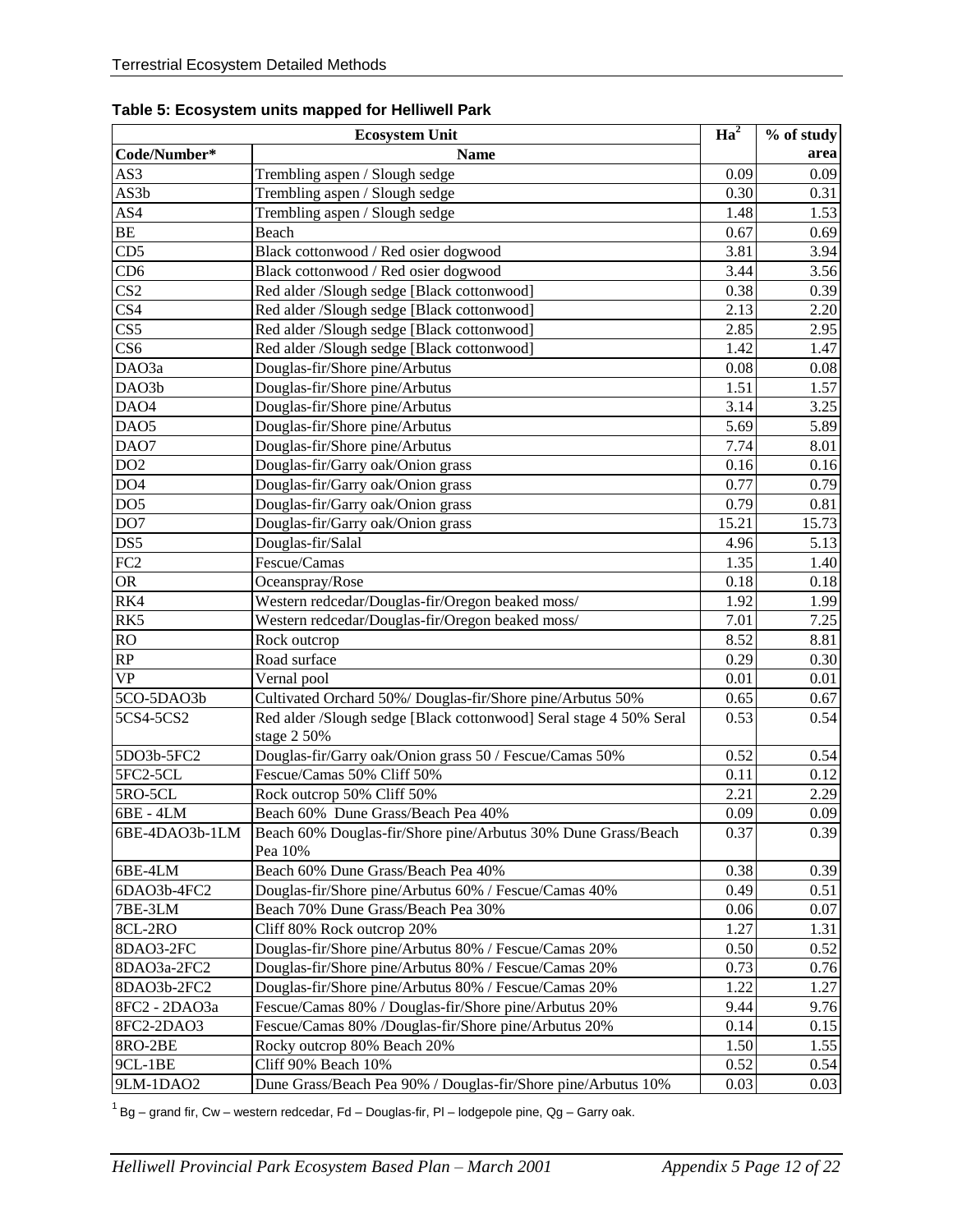Seventy-six polygons were mapped, 56 (74%) were mapped as pure units (i.e. only one ecosystem), the rest were complexes of two or three units. The most frequent complex was the DA/02 - FdPl - Arbutus with the CV/00 – Red fescue – Death camas. These were found on exposed gentle or hummocky slopes and crest positions. Common also were complexes of the BE/00 – Beach and LM/00 – Dunegrass - Beachpea units that occupy narrow shoreline margins that cannot be subdivided at 1: 5 000.

One seral community type was mapped. The CR seral community type persists despite disturbance to tthe ecosystem by recreational trampling. This seral community is sparsely interspersed (<5% total cover) within the extensive FC meadow community that dominates the south-western area of the park, and has not been mapped as a separate unit. Soils are nonexistent to very thin sandy veneers that are capable of supporting mat forming carpets of reindeer lichens (*Cladina* spp.), rock moss (*Racomitrium* spp.), broom moss (*Dicranum scoparium*), and very rarely Wallace"s selaginella (*Selaginella wallacei*).

CR occurs on less-disturbed outcropping sandstone and conglomerate exposed bedrock patches within the FC meadow areas, and its distribution has been reduced to a narrow margin along the extreme edges of outcropping cliffs and the less frequently used meadow areas in the southwestern part of the park, where recreational trampling disturbance is less problematic.

While trails and trampling across the open meadow areas have kept succession in check, heavy use has taken its toll on this fragile plant community. Along with the FC community, the CR community may continue to persist at the young seral stage, rather than be overtaken by the DAO/02 and DO/03 commnities. Management decisions have implications for the Taylor"s Checkerspot Butterfly, which requires these open meadows for habitat.

### **Plant Species**

Observations at Helliwell indicate that the FC meadows adjacent to trails are the most heavily impacted by recreational trampling. On the one hand, it is likely that most of the exotic plant species that are now ubiquitous in the meadows were introduced from the footwear and clothing of park visitors. On the other hand, it is likely that recreational use of the meadows is playing an important role in holding back succession. Less frequently used parts of the meadows (towards the western sboundary of the park) are slowly being invaded by woody plants such as Douglas-fir, shorepine and arbutus. Wind-pruning and exposure to severe weather conditions also plays a role in limiting tree growth. One polygon was struck by fire approximately six years ago and shorepine and other pioneer species are now thriving.

Elsewhere in the park, the forested communities are generally in good to excellent condition. While selective logging may have occurred in the previous two centuries, recovery and regeneration is well underway. Deer browse is minimal. Wetland communities are "off the beaten trail" and are in excellent condition. Only minor alteration of natural drainages has occurred to divert water from trails.

Flora Islet has been heavily impacted in the past by recreational cottage uses. Several years ago a major effort was made to burn outbuildings and clean-up of debris. Since then the only disturbances are by recreational visitors (kayakers, scuba divers and wild flower lovers). The islet retains much of its ecological integrity, and should respond well to restoration efforts. Some exotic species still remain from the cottage gardens (near the present lighthouse), and should be removed when flowering to avoid mis-identification.

Bryophytes appear to be the most negatively impacted suite of plants in the park, and are highly vulnerable to trampling. The very shallow soils over much of St. John"s Point have become exposed and the Ah horizon is very visible in many places. To the north of St. John"s Point, trail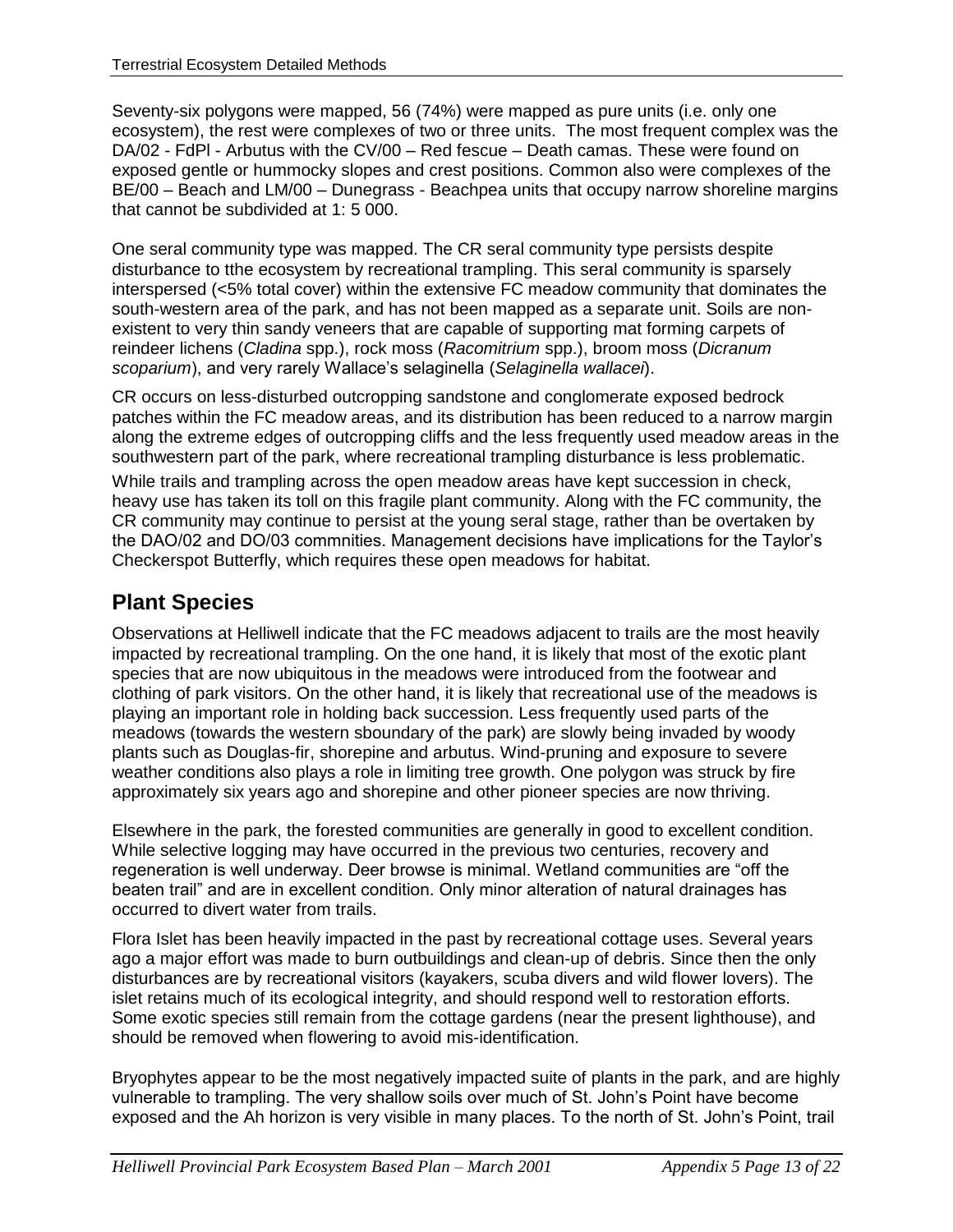compaction and erosion has exposed midden material on the main trail.

### **Rare Plant Communities**

The Conservation Data Centre (CDC, 1999) tracks rare and endangered plant communities throughout the province. The list and rank of plant associations tracked by the CDC, which were mapped in the study area follows in [Table 6.](#page-16-0) A full list of rare plant communities for the CDFmm is listed in [Table 7](#page-20-0) at the end of this Appendix and can be found on the CDC web site (http://www.elp.gov.bc.ca/rib/wis/cdc/tracking.htm) where it is continually updated. It should be noted that the CDC natural plant community tracking list is currently incomplete since there is not yet enough data available for the CDC to rank all of the rare natural plant communities in B.C. This applies especially to many wetland and non-forested plant communities.

In 2000-2001, Ministry of Forests will be classifying grassland and wetland plant communities throughout B.C., and this will enable the CDC to produce a more comprehensive natural plant community tracking list. The rarity ranks of those wetland and non-forested plant communities already on the tracking list have the "Q" modifier (e.g. S2Q) to indicate that their classification is about to change. Their names and ranks will be updated after the classification is completed. Until then, they will be retained on "interim" red and blue lists to indicate that there are conservation concerns for these plant communities which will probably also apply to the corresponding plant communities in the new classification.

The rank reflects the rarity of plant community occurrences that are relatively undisturbed by humans or domestic animals, and are in a natural or "climax" state. In this mapping project the mapped ecosystem element is the "site series" with an indication of its structural development stage and specific features of the site.

Because the site series is a member of a plant association, (the relationship may be exclusive or there may be many site series within one plant association) each site series reflects the rarity rank of its parent plant association. Hence, the site series mapped at Helliwell that have reached structural stage 6 (mature forest) or 7 (old growth) are considered to represent these rare plant associations. Some non-forested plant communities have now been recognised by the CDC as rare and have been assigned a "00" code. Edaphic climax communities and nonforested communites do not reach structural stage 7.

Two previously undescribed plant community types were mapped: five occurrences of the Trembling aspen – Slough Sedge (AS) wooded wetland; the seral bryophyte association, Cladina - Wallace"s selaginella: Cladina - Racomitrium (CR) in association with the FC community, and the Dunegrass- Beach pea (LM) shoreline community. The LM is relatively common elsewhere, but is rarely mapped and frequently disturbed by recreational beach use. At Helliwell, the LM is in excellent condition.

The AS community has been placed on the Willamette-Puget-Georgia Ecoregion Vegetation Targets list by the BC Conservation Data Centre and has been given a tentative rank of S1S2 (Red) and has not yet been assigned a unit number.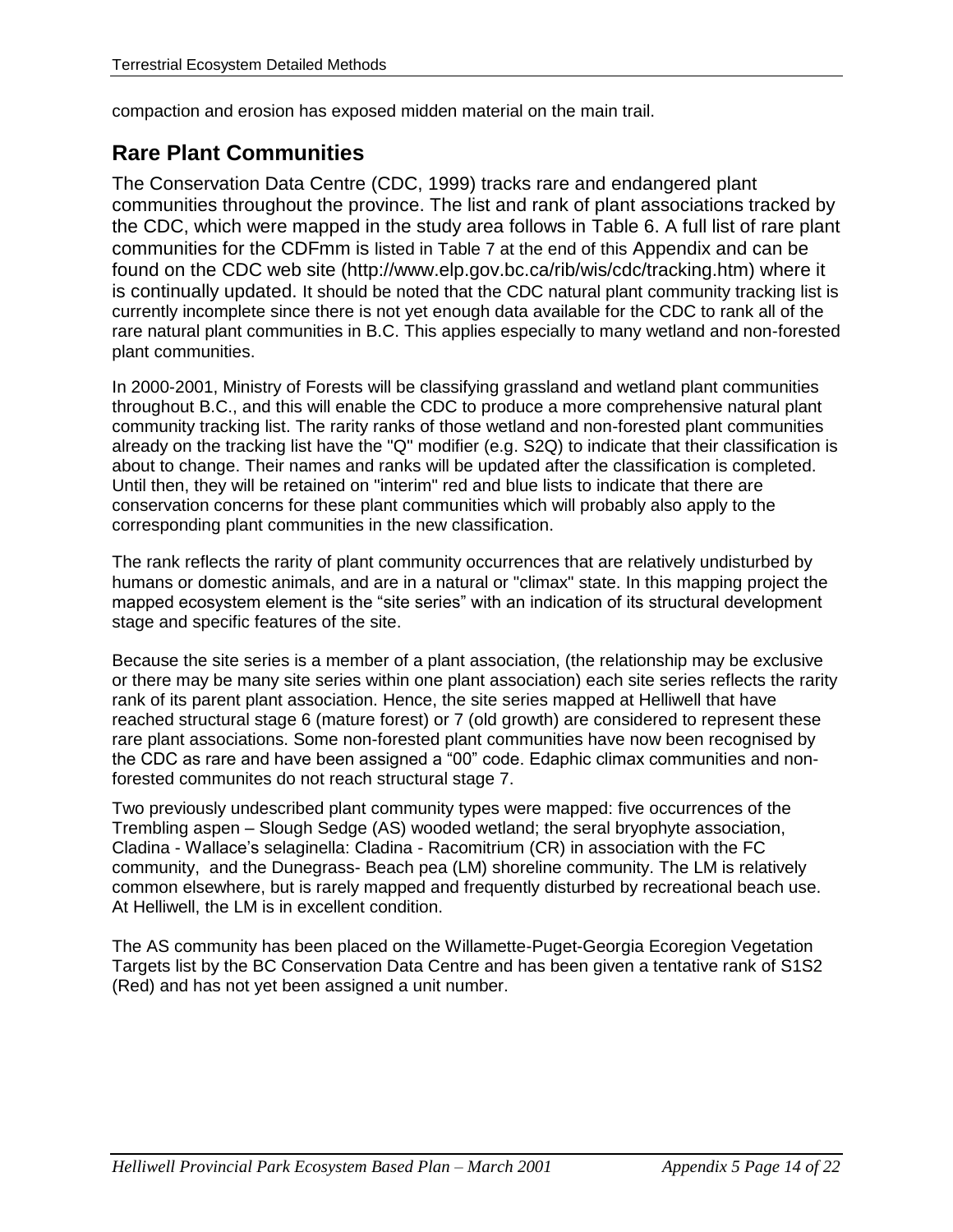| <b>Plant Community</b>                                                   | <b>Common Name</b>                                      | <b>Equivalent Site</b><br>Series (map<br>code) | <b>CDC</b><br>Ranking <sup>1</sup> | Prov.<br>Listing |
|--------------------------------------------------------------------------|---------------------------------------------------------|------------------------------------------------|------------------------------------|------------------|
| Populus tremuloides - Carex<br>obnupta                                   | Trembling aspen - Slough<br>Sedge                       | CDFmm/00                                       | S1/S2                              | Red              |
| Populus balsamifera ssp.<br>trichocarpa - Cornus sericea                 | Black cottonwood - Red<br>Osier Dogwood                 | CDFmm/08 (CD)                                  |                                    |                  |
| Alnus rubra / Carex obnupta<br>[Populus balsamifera Ssp.<br>trichocarpal | Red Alder / Slough Sedge<br>[Black Cottonwood]          | CDFmm/14 (CS)                                  | S1                                 | Red              |
| Pseudotsuga menziesii - Pinus<br>contorta - Arbutus menziesii            | Douglas-Fir - Lodgepole<br>Pine - Arbutus               | CDFmm/02 (DA)                                  | S <sub>2</sub> S <sub>3</sub>      | <b>Blue</b>      |
| Pseudotsuga menziesii /<br>Gaultheria shallon                            | Douglas-Fir / Salal                                     | CDFmm/01 (DS)                                  | S <sub>1</sub> S <sub>2</sub>      | Red              |
| Thuja plicata-Pseudotsuga<br>menziesii/Kindbergia oregana                | Western redcedar -<br>Douglas-fir/Oregon beaked<br>moss | CDFmm/05 (RK)                                  | S <sub>1</sub> S <sub>2</sub>      | Red              |

<span id="page-16-0"></span>

 $1^{\circ}$ CDC ranking codes are explained on the CDC website – <http://elp.gov.bc.ca/rib/wis/cdc>

### **Conservation Evaluation Ratings**

The ratings provide an indication of site conditions, as found between October 2000 and January 2001 and should serve as a benchmark to assess ecosystem health in the future. It should be noted that these conditions are not static and can change very quickly. Viability ratings provide some indication of future conditions if the present trends continue. They are only relevant if the disturbance regime remains unchanged. At the start of sampling the conservation evaluations were based on the ecosystem mapper"s knowledge of other areas of the CDFmm. After becoming more familiar with the ecosystems and the overall conditions at Helliwell, the evaluations became more relevant to the park, and earlier ratings were adjusted as required.

Analysis of the conservation ratings show that there are very few units that were rated as marginal (C) or poor (D) or good (2) for naturalness with a high likelihood of remaining in that condition (viability = 1 or 2) if the present management situation were to continue. Eighty - two percent of the mapped units fell into the range of marginal (3) to poor (4) for naturalness and viability, with the majority (approx. 51%) being rated as marginal for naturalness and poor for viability. At the extremes of the scale, approximately four percent of the ecosystems were rated as excellent in both naturalness and viability. These are mostly located on Paul Island and the surrounding islets. Approximately eight percent were rated as poor in both categories.

The red and blue listed plant associations found on Helliwell are forested ecosystems at developmental stage 6 or 7. Only two plant associations were mapped at structural stage 7: *Pseudotsuga menziesii – Pinus contorta – Arbutus menziesii* (02/DAO) was mapped once and *Pseudotsuga menziesii – Quercus garryana/Melica subulata* (03/DO) was mapped twice. Both of these communities are respresented by relatively large polygons, with undisturbed forest interior, and excellent area/perimter ratios.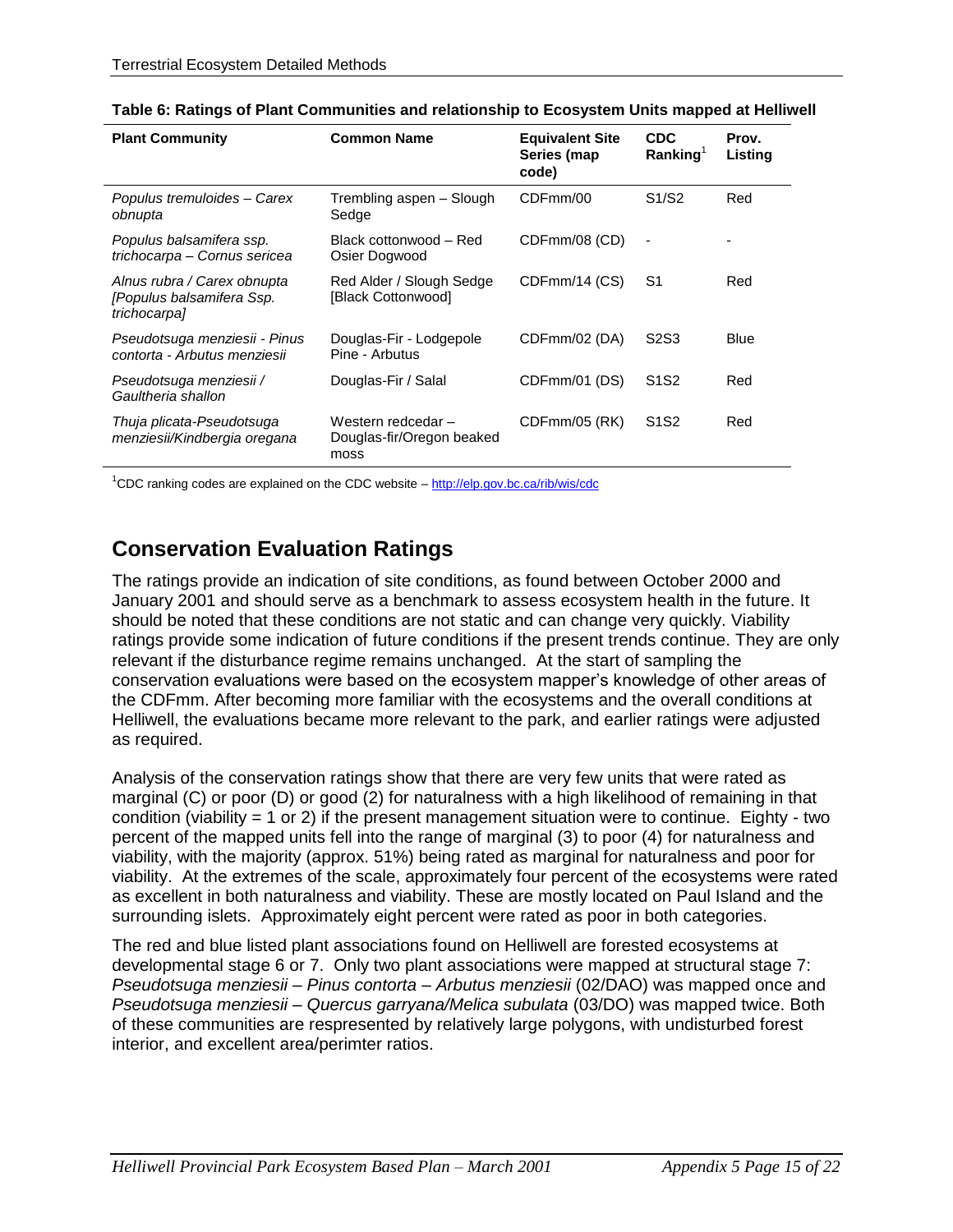Several plant associations were mapped at structural stage six. The *Alnus rubra/Carex obnupta [Populus salsamifera ssp. trichocarpa]* (14/CS) had one occurrence, as did the *Populus balsamifera ssp. trichocarpa – Cornus sericea* (08/CD) community.

As mentioned earlier, the CDFmm has few old growth sites remaining and development pressures are intense. With Helliwell Park"s Class A Provincial Park designation, certain assurances for protection are implied. As a result, the above units are probably good recruitment sites for endangered plant associations and as such may be good areas to emphasize protection and restoration efforts. Seven polygons were mapped at structural stage 5, and are in excellent condition. Several are approaching the cusp of becoming classified as structural stage 6, and the diversity of age classes within the park again implies that there are good opportunities to allow natural processes to carry on while concentrating on reducing the human-induced pressures on the park.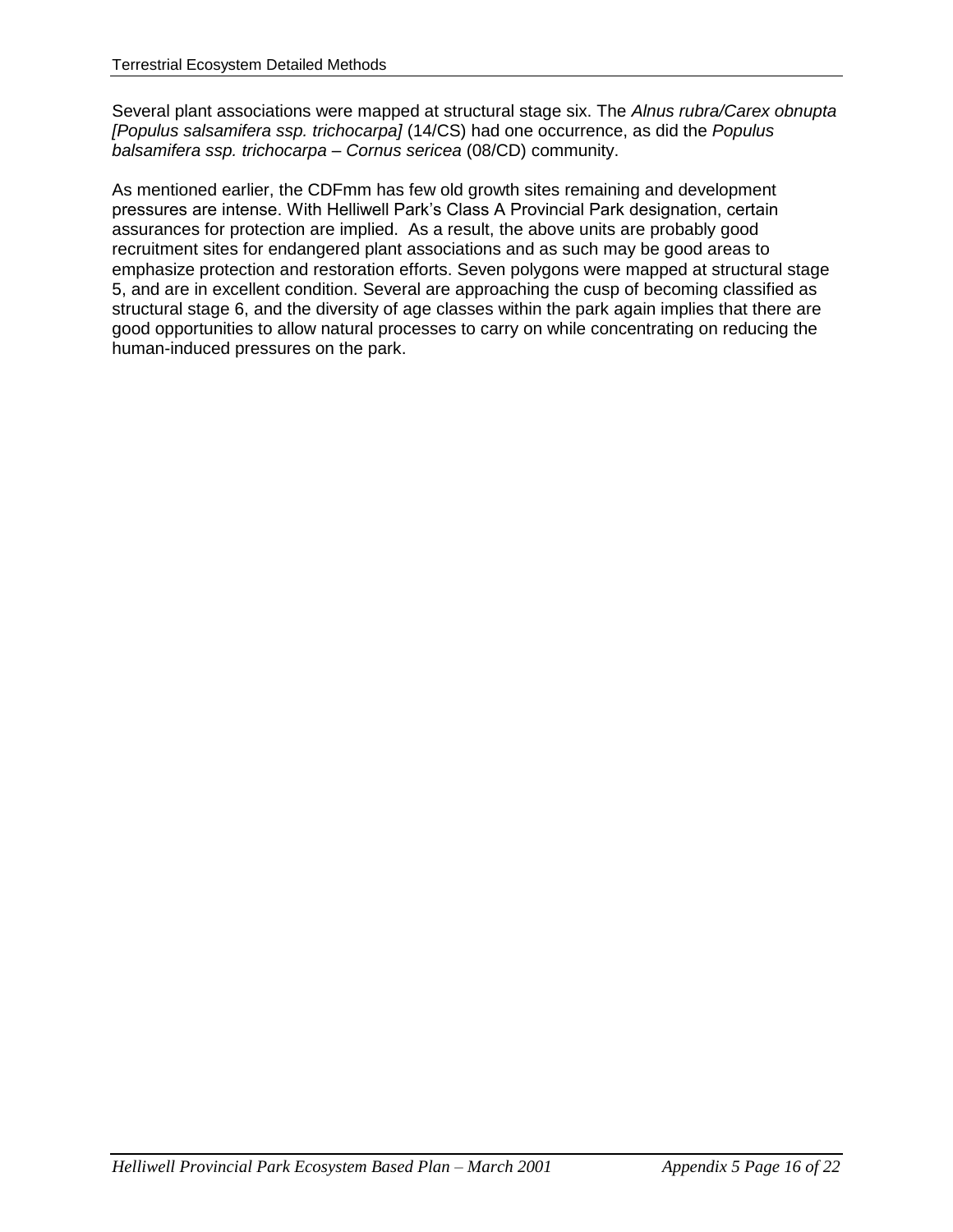# **REFERENCES**

- Agriculture Canada Expert Committee on Soil Survey. 1987. The Canadian System of Soil Classification. 2nd ed. Agric. Can. Publ. 1646. Supply and Services Canada. Ottawa, Ont. 164 pp.
- BC Conservation Data Centre. 2000. Draft Element Occurrence Criteria and Ranking, Assessment of Matrix Forests.. BC Ministry of Environment, Lands and Parks. Victoria, BC.
- BC Ministry of Forests and BC Ministry of Environment. 1997. VENUS: Vegetation and Environment NExus. BC Min. For., Research Branch. Victoria, BC.
	- \_\_\_\_\_\_. 1998. Field manual for describing terrestrial ecosystems. BC Min. For. and BC Min. Environment, Lands and Parks, Victoria, BC.
	- \_\_\_\_\_\_. 1999. Ed. Douglas, G.W. *et al*. Illustrated Flora of British Columbia. Province of British Columbia. Victoria, BC.
- CDC (Conservation Data Centre). 1997. CDC Web site.<http://www.elp.gov.bc.ca/rib/wis/cdc>
- Demarchi, D.A. 1995. Ecoregions of British Columbia (Fourth Edition). 1:2 000 000 Map. BC Min. Environment, Lands and Parks. Victoria, BC.

\_\_\_\_\_\_. 1996. Introduction to ecoregions of British Columbia. Ministry of Environment, Lands and Parks, Wildlife Branch. Victoria, BC (available on MOE website).

- Douglas, G.W., G.B. Straley, and D. Meidinger. 1998. Rare Native Vascular Plants of British Columbia. Province of British Columbia, BC Ministry of Forests, Victoria, B.C.
- Douglas, G.W., D. Meidinger, and J. Pojar. 1999. Illustrated Flora of British Columbia. BC Ministry of Forests and BC Ministry of Environment, Victoria, BC.
- Green, R.N. and K. Klinka. 1994. A Field Guide to Site Identification and Interpretation for the Vancouver Forest Region. Land Manage. Handbook. 28. BC Min. For. Victoria, BC.
- Hitchcock, C.L. and A. Cronquist. 1973. Flora of the Pacific Northwest. University of Washington Press, Seattle.
- Howes, D.E. and E. Kenk (ed.). 1988. Terrain Classification System for British Columbia. Revised Edition. MOE Manual 10. BC Min. Environ. and BC Min. Crown Lands. Victoria, BC.
- Pojar, J. and A. MacKinnon. 1994. Plants of Coastal British Columbia. Lone Pine Publishing. Vancouver, B.C. pp 526.
- Resources Inventory Committee (RIC). 1997. Provincial site series mapping codes and typical environmental conditions. Ecosystems Working Group. Victoria, BC. [http://www.publications.gov.bc.ca](http://www.publications.gov.bc.ca/)

\_\_\_\_\_\_.1998. Standard for Terrestrial Ecosystem Mapping in British Columbia. Ecosystem Working Group, Terrestrial Ecosystems Task Force. Victoria, BC.

#### **PERSONAL COMMUNICATIONS**

Cadrin, Carmen – Resources Inventory Branch, Victoria Chatwin, Trudy - Rare and Endangered Species Specialist (Nanaimo region). Ceska, Adolf - Conservation Data Centre, Ecologist Flynn, Samantha - Conservation Data Centre, Assistant Ecologist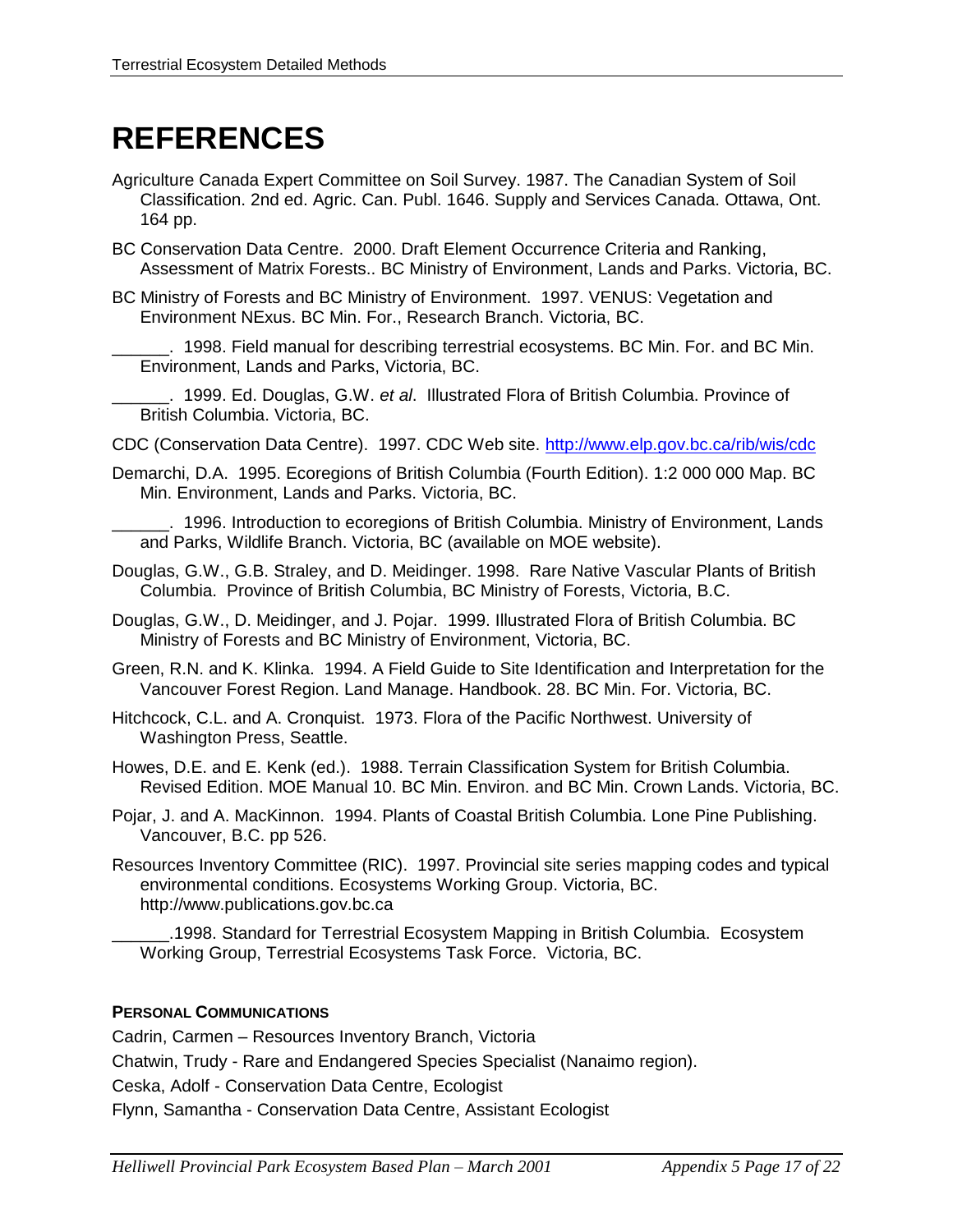Kirkby, Jan - Conservation Data Centre, Conservation Science Specialist Sadler, Kella – Ph.D candidate, UBC, Bryophyte specialist.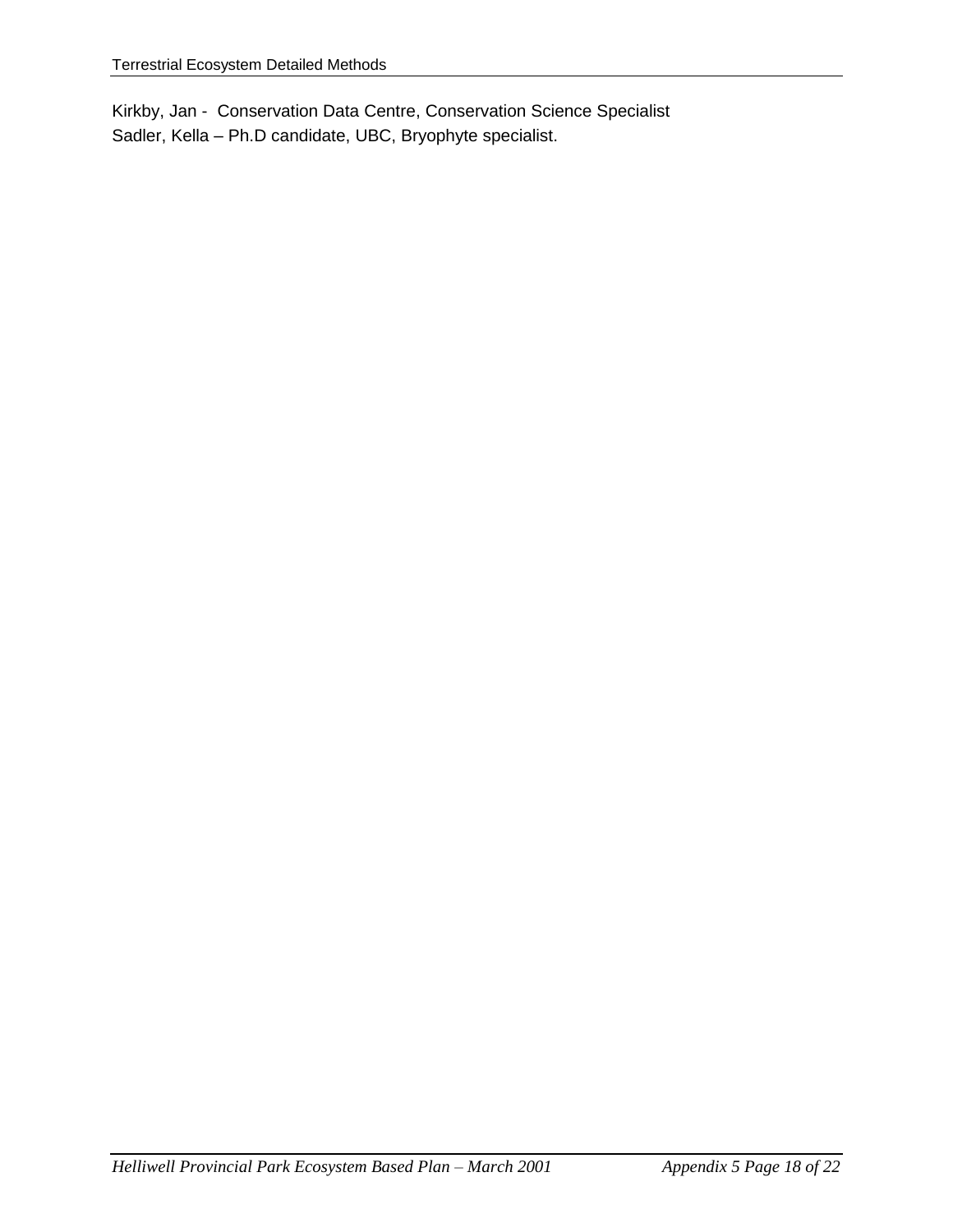### **2000 Provincial Natural Plant Community Tracking List – Red (S1/S2) and Blue (S3) Listed Communities in the CDFmm Subzone**

The natural plant community tracking list is incomplete since there is not yet enough data available for the CDC to rank all of the rare natural plant communities in B.C. This applies especially to many wetland, alpine, and grassland plant communities. This year, the Ministry of Forests will be classifying grassland and wetland plant communities throughout B.C., and this will enable the CDC to produce a more comprehensive natural plant community tracking list. In preparation for this, the rarity ranks of those wetland and grassland plant communities already on the tracking list have the "Q" modifier (e.g. S2Q) to indicate that their classification is about to change. Their names and ranks will be updated after the classification is completed. Until then, they will be retained on "interim" red and blue lists to indicate that there are conservation concerns for these plant communities which will probably also apply to the corresponding plant communities in the new classification.

Please note that all ranks reflect the rarity of plant community occurrences that have not been disturbed by humans or domestic animals, and are in a natural or "climax" state. Do not confuse these natural plant communities with successional plant communities (e.g. second-growth Douglas-fir and salal forests), or with degraded plant communities (e.g. a weedy bluebunch wheatgrass and junegrass grassland). However, be aware that for the purposes of conservation, disturbed occurrences of rare plant communities may be ecologically valuable if there are few or no natural, undisturbed occurrences left in the Province (e.g. Garry Oak plant communities). Please visit our Ecology page or contact the CDC for more information on rare natural plant communities and rare natural plant community conservation.

| <b>Scientific name</b><br><b>Common Name</b>                                                                              | $Rank \parallel$ | List | <b>BEC Unit</b>  | Successional Structural<br><b>Status</b> | <b>Stage</b>   |
|---------------------------------------------------------------------------------------------------------------------------|------------------|------|------------------|------------------------------------------|----------------|
| Abies grandis / Mahonia nervosa<br>Grand fir / dull Oregon-grape                                                          | S <sub>1</sub>   | Red  | CDFmm/04         | <b>CC</b>                                | 7              |
| Abies grandis / Tiarella trifoliata<br>Grand fir / three-leaved foamflower                                                | S <sub>1</sub>   | Red  | CDFmm/06         | <b>CC</b>                                |                |
| Alnus rubra / Carex obnupta [ Populus balsamifera ssp.]<br>trichocarpa 1<br>Red alder / slough sedge [ black cottonwood ] | S <sub>1</sub>   | Red  | CDFmm/14         | EC                                       | 6              |
| Festuca idahoensis - Koelaria macrantha<br>Idaho fescue - junegrass                                                       | S <sub>1</sub>   | Red  | CDFmm/00         | DC                                       | 2              |
| Myosurus minimus - Montia spp. - Limnanthes<br>lmacounii                                                                  | S <sub>1</sub>   | Red  | CDFmm/00         | <b>EC</b>                                | $\mathfrak{p}$ |
| Pinus contorta / Sphagnum girgensohnii CDFmm<br>Lodgepole pine / common green sphagnum CDFmm                              | S <sub>1</sub>   | Red  | CDFmm/10         | EC                                       | 7              |
| Pseudotsuga menziesii - Arbutus menziesii<br>Douglas-fir - arbutus                                                        | S <sub>2</sub> Q | Red  | Interim CDFmm/00 | EC                                       |                |

<span id="page-20-0"></span>**Table 7: CDC Listing of Rare Plant Communities in the CDFmm Biogeoclimatic Zone**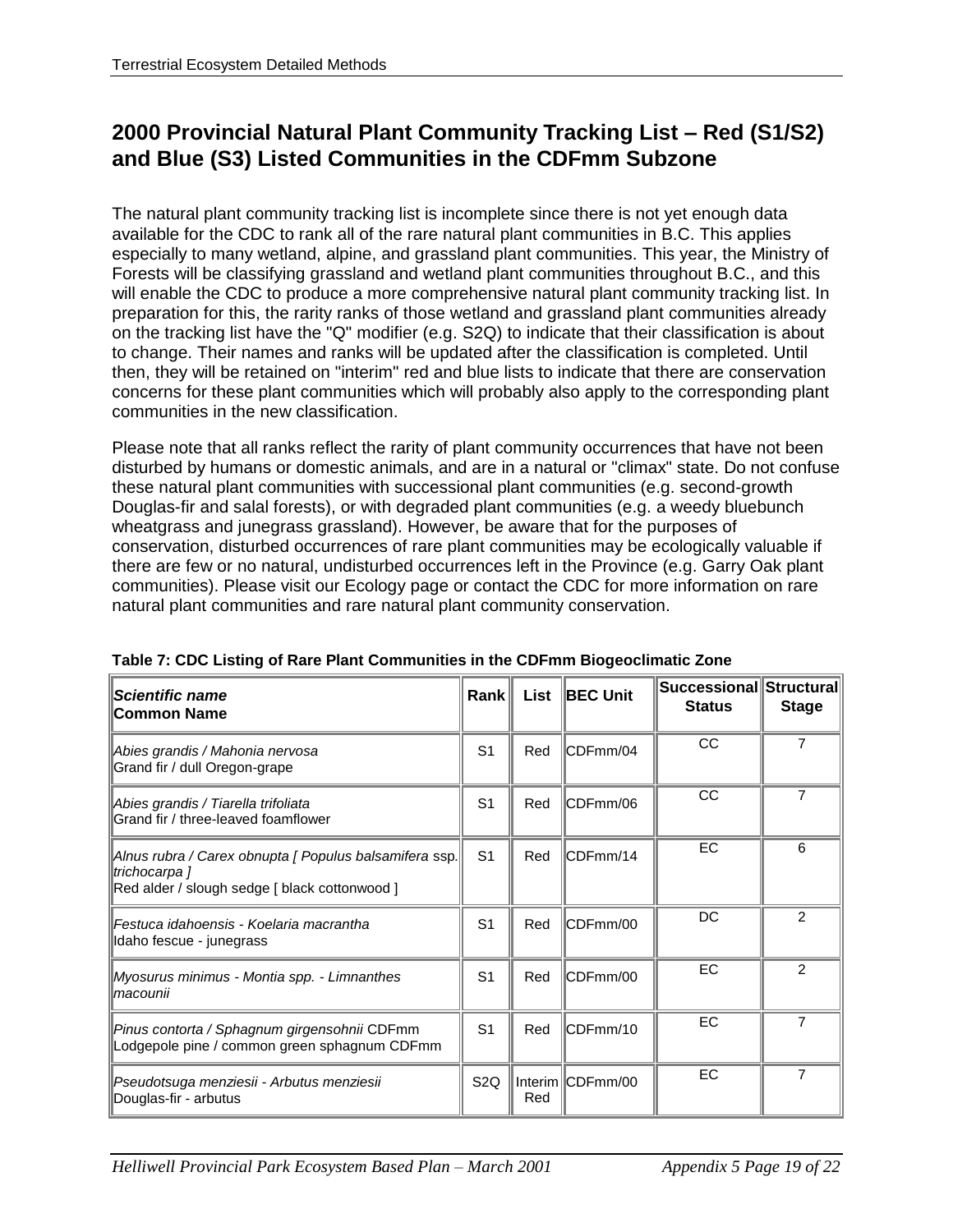| Pseudotsuga menziesii - Quercus garryana / Melica<br>subulata<br>Douglas-fir - garry oak / alaska oniongrass         | S <sub>1</sub>                     | Red         | CDFmm/03         | EC | 7              |
|----------------------------------------------------------------------------------------------------------------------|------------------------------------|-------------|------------------|----|----------------|
| Pseudotsuga menziesii / Gaultheria shallon<br>Douglas-fir / salal                                                    | S <sub>2</sub>                     | Red         | CDFmm/01         | CC | 7              |
| Quercus garryana - Arbutus menziesii<br>Garry oak - arbutus                                                          | S <sub>1</sub>                     | Red         | CDFmm/00         | EC | 7              |
| Quercus garryana / Bromus carinatus<br>Garry oak / California brome                                                  | S <sub>1</sub>                     | Red         | CDFmm/00         | EC | 7              |
| Quercus garryana / Holodiscus discolor<br>Garry oak / oceanspray                                                     | S <sub>1</sub>                     | Red         | CDFmm/00         | EC | $\overline{7}$ |
| Thuja plicata - Pseudotsuga menziesii / Kindbergia<br>oregana<br>Western redcedar - Douglas-fir / Oregon beaked moss | S <sub>2</sub>                     | Red         | CDFmm/05         | CC | 7              |
| Thuja plicata / Achlys triphylla<br>Western redcedar / vanilla leaf                                                  | S <sub>2</sub>                     | Red         | CDFmm/12         | EC | $\overline{7}$ |
| Thuja plicata / Oemleria cerasiformis<br>Western redcedar / indian-plum                                              | S <sub>2</sub>                     | Red         | CDFmm/13         | EC | $\overline{7}$ |
| Thuja plicata / Symphoricarpos albus<br>Western redcedar / snowberry                                                 | S <sub>1</sub>                     | Red         | CDFmm/07         | EC | 7              |
| Alnus rubra / Lysichiton americanum<br>Red alder / skunk cabbage                                                     | S2S3                               | <b>Blue</b> | CDFmm/11         | EC | 7              |
| Pseudotsuga menziesii - Pinus contorta - Arbutus<br>menziesii<br>Douglas-fir - lodgepole pine - arbutus              | S <sub>2</sub> S <sub>3</sub><br>Q | <b>Blue</b> | Interim CDFmm/02 | EC | 7              |

#### **Ranks with a "Q" indicate that the classification is under review.**

#### **Notes:**

**BEC Unit: B**iogeoclimatic **E**cosystem **C**lassification unit (including site series) in which each natural plant community can occur. These units are described in the Ministry of Forests" "Field Guide to Site Identification and Interpretation" for the appropriate Forest Region. Units numbered "00" have not yet been assigned site series numbers by the Ministry of Forests. In some cases, the list of BEC units given is incomplete. Site series are by no means equivalent to natural plant communities as defined by the CDC; visit the Ecology page for an explanation.

**Successional Status:** This column indicates the successional status of each natural plant community. Natural plant communities are, almost without exception, climax plant communities. Younger successional stages are considered to be different plant communities, though they may eventually develop into climax plant communities. For more information on successional status, visit the Ecology page or the *Field Manual for Describing Terrestrial Ecosystems.*

|     | Code Successional<br><b>Status</b> | <b>IDefinition</b>                                                                                                                                                             |
|-----|------------------------------------|--------------------------------------------------------------------------------------------------------------------------------------------------------------------------------|
| ∥cc | <b>Climatic climax</b>             | The oldest expression of an ecosystem, where succession has been unimpeded by<br>edaphic (site) limiting factors or ecological disturbance. This state is self-perpetuating in |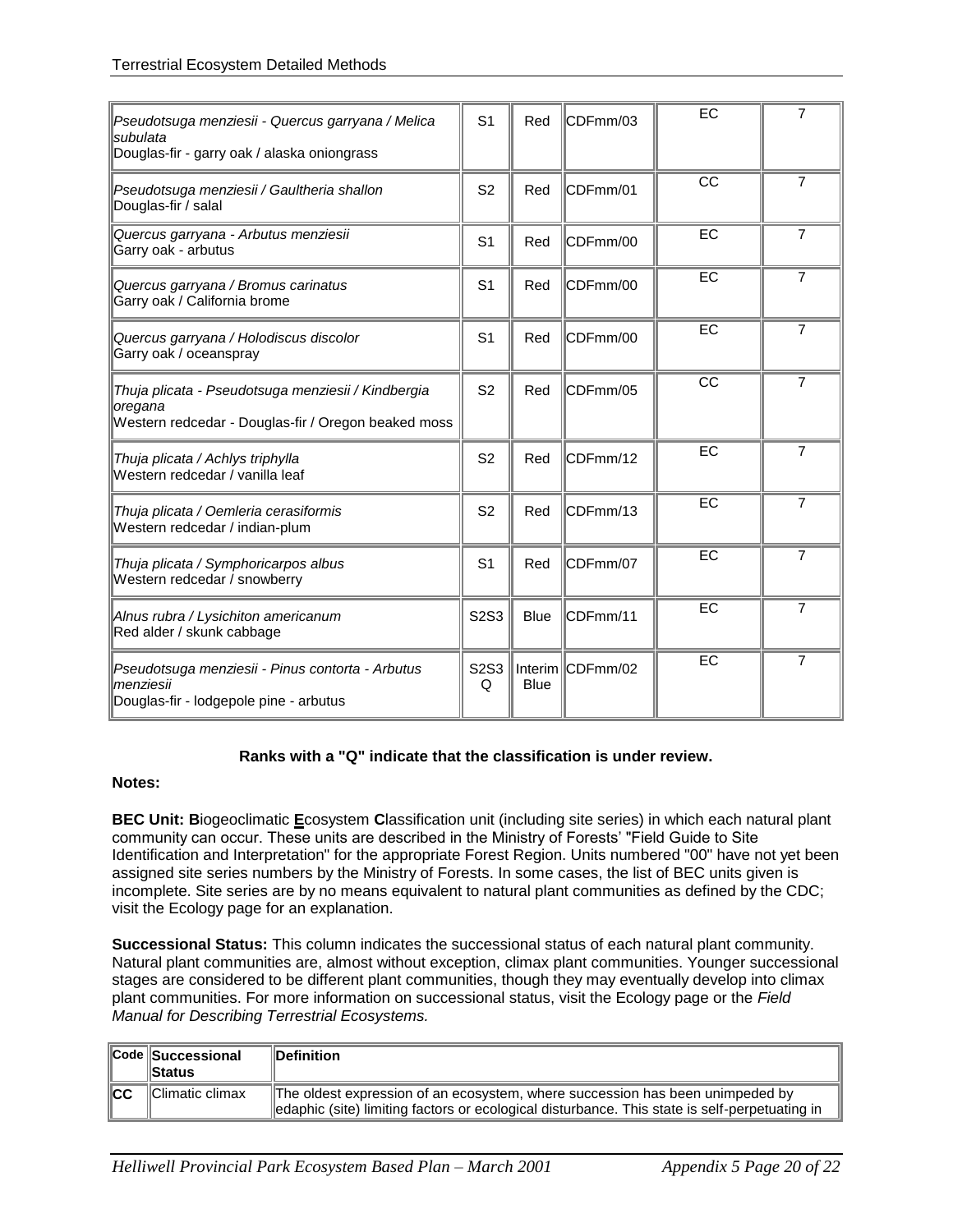|            |                | the absence of disturbance.                                                                                                                                                                                                                                                                                                                          |
|------------|----------------|------------------------------------------------------------------------------------------------------------------------------------------------------------------------------------------------------------------------------------------------------------------------------------------------------------------------------------------------------|
| <b>IED</b> | Edaphic climax | The oldest possible expression of an ecosystem given edaphic (site) limiting factors<br>atypical for the landscape that arrest or redirect succession, so that the climatic climax is<br>never achieved. Edaphic limiting factors include extremely dry soil, extremely wet soil, and<br>very poor nutrient regime, relative to the landscape norms. |
| ∥DC        | Disclimax      | The oldest possible expression of an ecosystem given a natural disturbance regime that<br>arrests or redirects succession so that the climatic climax is never achieved. Natural<br>disturbances include periodic surface fires and annual flooding.                                                                                                 |

**Structural Stage:** This column indicates the structural stage(s) of each natural plant community. Similar plant communities at younger structural stages are considered to be different plant communities, though they may eventually develop into natural plant communities. For definitions, see the *Field Manual for Describing Terrestrial Ecosystems.*

|                 | Code Structural Stage     |
|-----------------|---------------------------|
| 1               | Sparse/bryoid             |
| 1a              | Sparse                    |
| 1b              | Bryoid                    |
| 2               | Herb                      |
| 2a              | Forb-dominated            |
| 2b              | Graminoid-<br>dominated   |
| $\overline{2c}$ | Aquatic                   |
| 2d              | Dwarf shrub-<br>dominated |
| 3               | Shrub/Herb                |
| За              | Low shrub                 |
| Зb              | Tall shrub                |
| 4               | Pole/Sapling              |
| 5               | Young Forest              |
| 6               | <b>Mature Forest</b>      |
| 7               | <b>Old Forest</b>         |